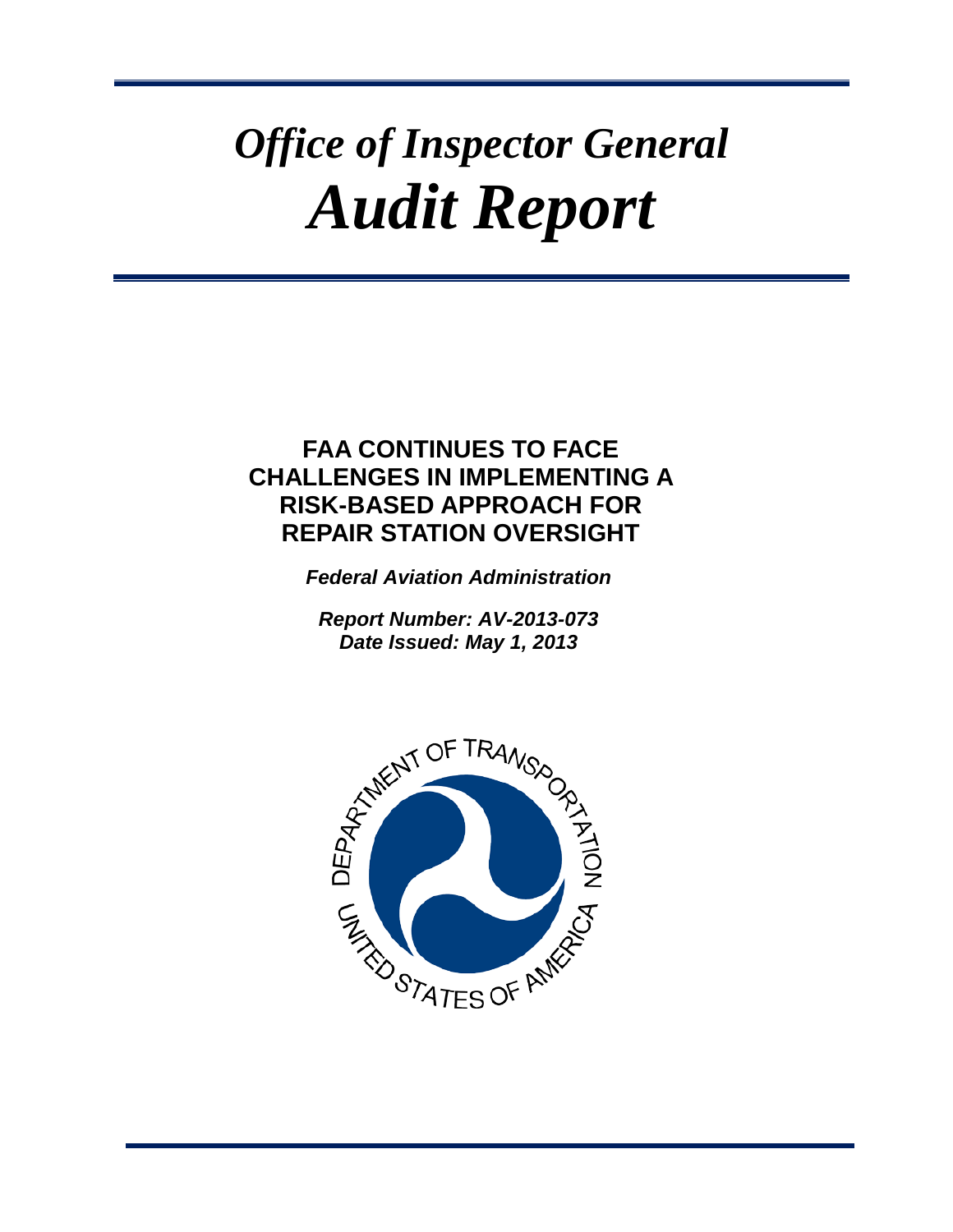

# **Memorandum**

**U.S. Department of Transportation** Office of the Secretary of Transportation Office of Inspector General

for Aviation

Date: May 1, 2013 Subject: ACTION: FAA Continues To Face Challenges in Implementing a Risk-Based Approach for Repair Station Oversight Report No. AV-2013-073 Jeffrey B. Guyjetti From: Jeffrey B. Guzzetti Reply to Attn. of: JA-10 Assistant Inspector General

To: Federal Aviation Administrator

Over the past 15 years, major U.S. air carriers increased spending for contract maintenance by nearly \$2.7 billion.<sup>[1](#page-1-0)</sup> Industry experts expect this trend to continue as airlines increasingly attempt to cut maintenance costs and maximize profitability. Currently, the Federal Aviation Administration (FAA) is responsible for overseeing nearly 4,800 aircraft repair stations<sup>[2](#page-1-1)</sup> used worldwide by U.S air carriers.

In July 200[3](#page-1-2) and September  $2008<sup>3</sup>$ , we reported that FAA's oversight did not ensure that work completed at repair stations met FAA standards, and we made recommendations aimed at improving this oversight. In response to our 2003 report, FAA implemented a new process intended to provide comprehensive, standardized, and risk-based oversight of repair stations.

At the request of the former Chairman of the House Committee on Transportation and Infrastructure, Subcommittee on Aviation, we evaluated the Agency's progress since our last review. Specifically, we (1) determined whether FAA's oversight includes accurate and timely risk assessments of repair stations, and (2) evaluated the effectiveness of FAA's oversight of foreign and domestic repair stations.

<span id="page-1-1"></span><span id="page-1-0"></span> $1$  In 1996, air carriers spent over \$1.5 billion for contract maintenance services. In 2011, that amount rose to \$4.2 billon. <sup>2</sup> Repair stations conduct a range of repairs and maintenance, from critical components—such as landing gear and engine overhauls—to heavy airframe checks, which involve a complete teardown and overhaul of the aircraft.

<span id="page-1-2"></span><sup>&</sup>lt;sup>3</sup> OIG Report No. AV-2003-047, "Review of Air Carriers' Use of Aircraft Repair Stations," July 8, 2003, and OIG Report No. AV-2008-090, "Air Carriers' Outsourcing of Aircraft Maintenance," September 30, 2008. OIG reports are available on our Web site at [http://www.oig.dot.gov/.](http://www.oig.dot.gov/)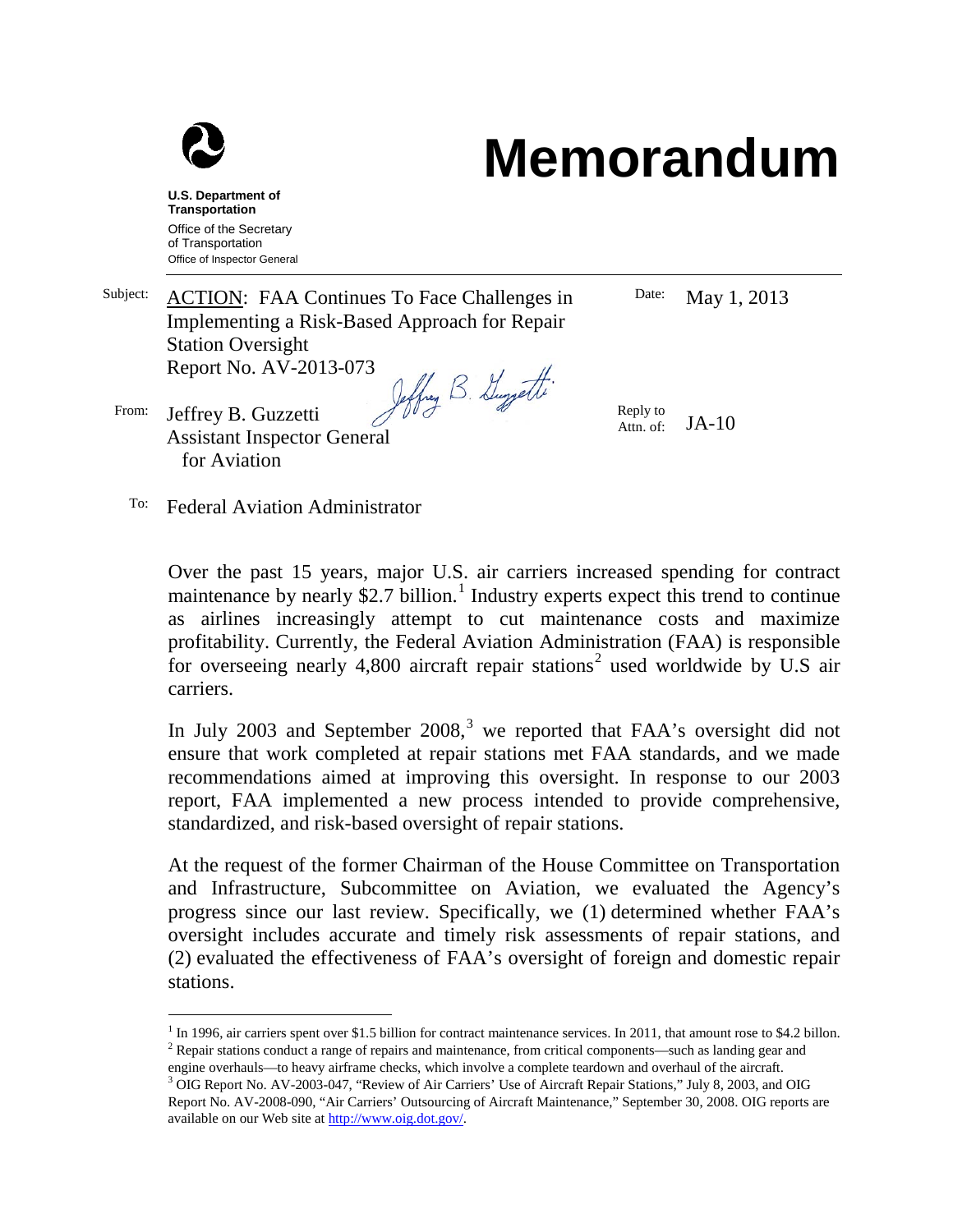To conduct our work, we visited or contacted FAA inspection offices and repair stations located in the United States, Brazil, China, New Zealand, Peru, and Singapore. We randomly selected 27 repair stations<sup>[4](#page-2-0)</sup> for review from a FAA-provided list of facilities performing work for U.S. Part 121 airlines.<sup>[5](#page-2-1)</sup> In addition, as part of this audit, we selected a statistical sample of 119 aircraft work orders for which we analyzed, among other things, the adequacy of maintenance documentation and reviewed training records. This review allowed us to project the total number of systemic deficiencies.

We conducted this review in accordance with Government auditing standards prescribed by the Comptroller General of the United States. Exhibit A provides more details on our scope and methodology. Exhibit B includes a list of FAA offices and repair stations we visited or contacted.

# **RESULTS IN BRIEF**

FAA developed a risk assessment process to aid repair station inspectors in identifying areas of greatest concern. Despite FAA's efforts, its oversight emphasizes completing mandatory inspections instead of targeting resources to where they are needed based on risk. Of the 16 established repair station inspection areas, FAA guidance only requires 7 to be assessed for risk; the other 9 are inspected annually regardless of risk. Additionally, FAA inspectors do not use this system at foreign repair stations. Instead, they review all inspection elements annually at these facilities. Further, FAA's risk assessment tool was designed to only include the prior year's inspection data. As a result, inspectors cannot conduct trend analysis due to insufficient historical data. In addition, FAA has not provided inspectors with national-level data analyses that would enhance their ability to assess repair station performance, though these data were promised when the system was implemented 5 years ago. Finally, FAA provided ineffective training to inspectors on how to use the oversight system tools, further hindering inspectors' ability to conduct adequate repair station risk assessments. Due to weaknesses in FAA's oversight system, inspectors are not effectively targeting surveillance to repair stations with the greatest risk.

FAA's oversight of foreign and domestic repair stations lacks the rigor needed to identify deficiencies and verify that they have been addressed. This is because FAA inspectors typically do not use comprehensive and standardized procedures for conducting inspections and reporting inspection findings, resulting in inadequate and inconsistent inspection practices. For example, foreign repair

<span id="page-2-0"></span> <sup>4</sup> Our sample of repair stations was derived from a list provided by FAA. Our universe of 559 repair stations included all facilities not covered under Bilateral Aviation Safety Agreements-Maintenance Implementation Procedures, and those that had at least one 14 CFR Part 121 customer.

<span id="page-2-1"></span><sup>&</sup>lt;sup>5</sup> This refers to large, commercial operators regulated under 14 CFR Part 121, Operating Requirements: Domestic, Flag, and Supplemental Operations. These carriers operate larger aircraft with primarily scheduled flights.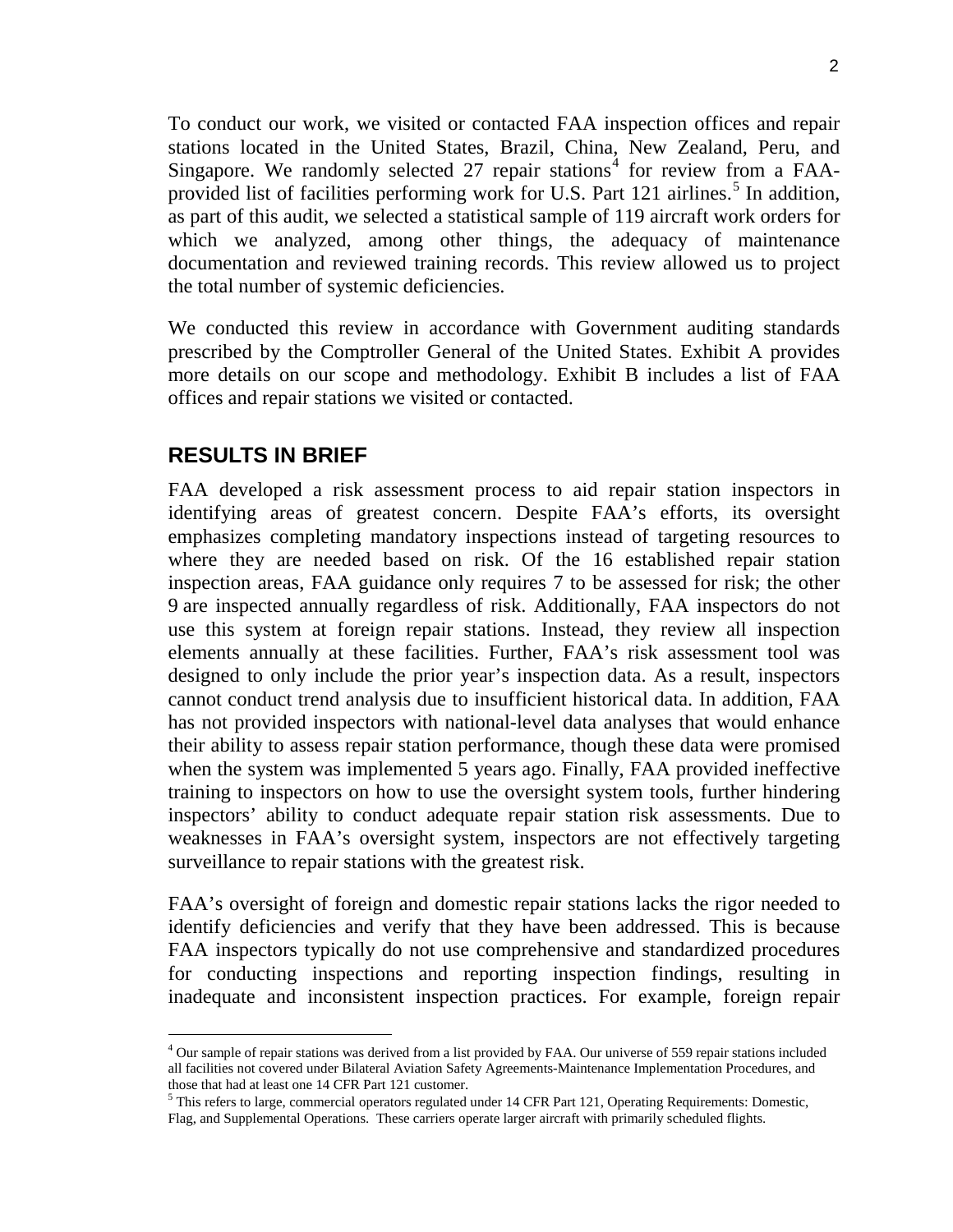station officials could not develop a suitable corrective action plan because FAA inspectors did not clearly communicate the results of their findings (e.g., cited regulations without connecting them to the deficiency the inspector identified). Additionally, inspectors overlooked repair station discrepancies and did not ensure that corrective actions addressed previously identified problems. For example, an FAA inspector determined that a repair station failed to maintain a current list of required mechanic training 3 years in a row, yet the inspector accepted the repair station's corrective actions each time. Our review identified numerous other deficiencies—57 of 119 work orders<sup>[6](#page-3-0)</sup> we reviewed contained errors—such as inadequate maintenance procedure training, use of tools with expired calibration due dates, and inaccurate work order documentation. Uncorrected maintenance deficiencies such as these could lead to the use of improperly repaired aircraft parts on U.S. air carriers. As a result of FAA's insufficient oversight, some repair stations may not be operating in full compliance with Federal aviation regulations.

We are making recommendations to improve FAA's risk-based oversight of foreign and domestic repair stations.

# **BACKGROUND**

In 2003, we reported that despite the increase in air carriers' use of external repair facilities, FAA concentrated its oversight of airline maintenance on work performed at the air carrier's in-house facilities. In 2008, we reported that while FAA moved its safety oversight toward a risk-based system, it still relied too heavily on air carriers' oversight procedures, which are not always sufficient. We made several recommendations to FAA aimed at improving its oversight of repair stations. In response, FAA developed and implemented a risk-based oversight system designed to target its inspector resources to areas with the greatest risk.

FAA inspectors conduct annual safety inspections of all FAA-certificated repair stations located within the United States. For those repair stations located outside of the United States, the responsibility for oversight varies. FAA inspectors assigned to international field offices oversee 564 of the 726 FAA-certificated foreign repair stations (see exhibit C). The responsibility for the remaining repair stations falls under reciprocal Bilateral Aviation Safety Agreements-Maintenance Implementation Procedures  $(BASA-MIP)^7$  $(BASA-MIP)^7$  that permit national aviation authorities located in France, Germany, and Ireland to inspect repair stations on FAA's behalf.

<span id="page-3-0"></span> $6$  We reviewed a statistical sample of 119 work orders out of 49,859 from 27 repair stations in our review.

<span id="page-3-1"></span> $7$  A Bilateral Aviation Safety Agreement is a government-to-government agreement that lays out a framework for the aviation authorities to cooperate on aviation safety issues. Maintenance Implementation Procedures define the terms and conditions under which the authorities accept each other's maintenance facility inspections, thereby reducing redundant regulatory oversight. Repair stations under BASA-MIP procedures were not included in our review.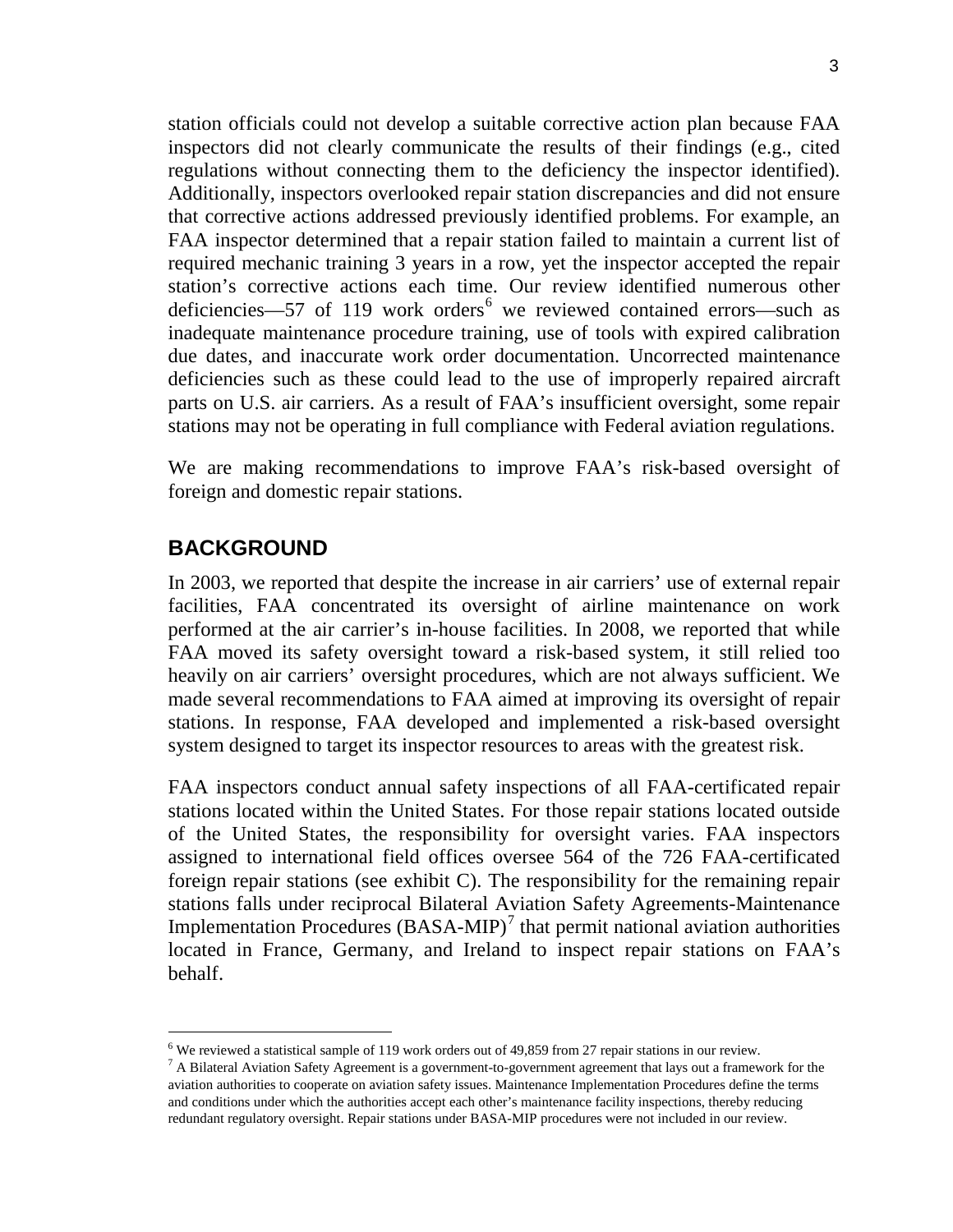Prior to FAA implementing its risk-based oversight system in 2007, each repair station principal inspector performed *one* required inspection item per repair station annually. Each inspector determined which areas to review during these inspections, but often did not document areas they inspected. Today, inspectors must still perform at least one annual inspection to evaluate the facility and determine whether its employees are qualified to perform maintenance functions. These inspections now include 16 sub-inspection items, or elements, such as quality control, training, manuals, and tools and equipment.

# **FAA OVERSIGHT DOES NOT PROVIDE FOR ACCURATE OR TIMELY RISK ASSESSMENTS OF REPAIR STATIONS**

FAA does not have an effective system for accurate and timely risk assessment of foreign and domestic repair stations because of critical weaknesses in its repair station oversight process. First, less than half of its inspection elements are evaluated based on risk, and foreign repair stations are not inspected using this system. In addition, tools designed to assist inspectors in assessing risk are not effective, and inspectors are not using them. Finally, a lack of effective training and availability of consolidated repair station data for inspectors is leading to inconsistencies in oversight and hindering FAA's ability to prioritize surveillance based on risk.

# **FAA Inspectors Use a Limited Risk-Based Approach to Repair Station Oversight**

FAA's guidance recommends inspectors conduct annual inspections at repair stations covering as many as 16 inspection elements, but not all are evaluated based on risk. FAA requires that as many as nine elements be inspected annually, regardless of risk. However, FAA's guidance does not explain why these specific elements must be inspected each year. As shown in table 1 below, less than half— 7 of 16—of the inspection elements are actually inspected based on risk.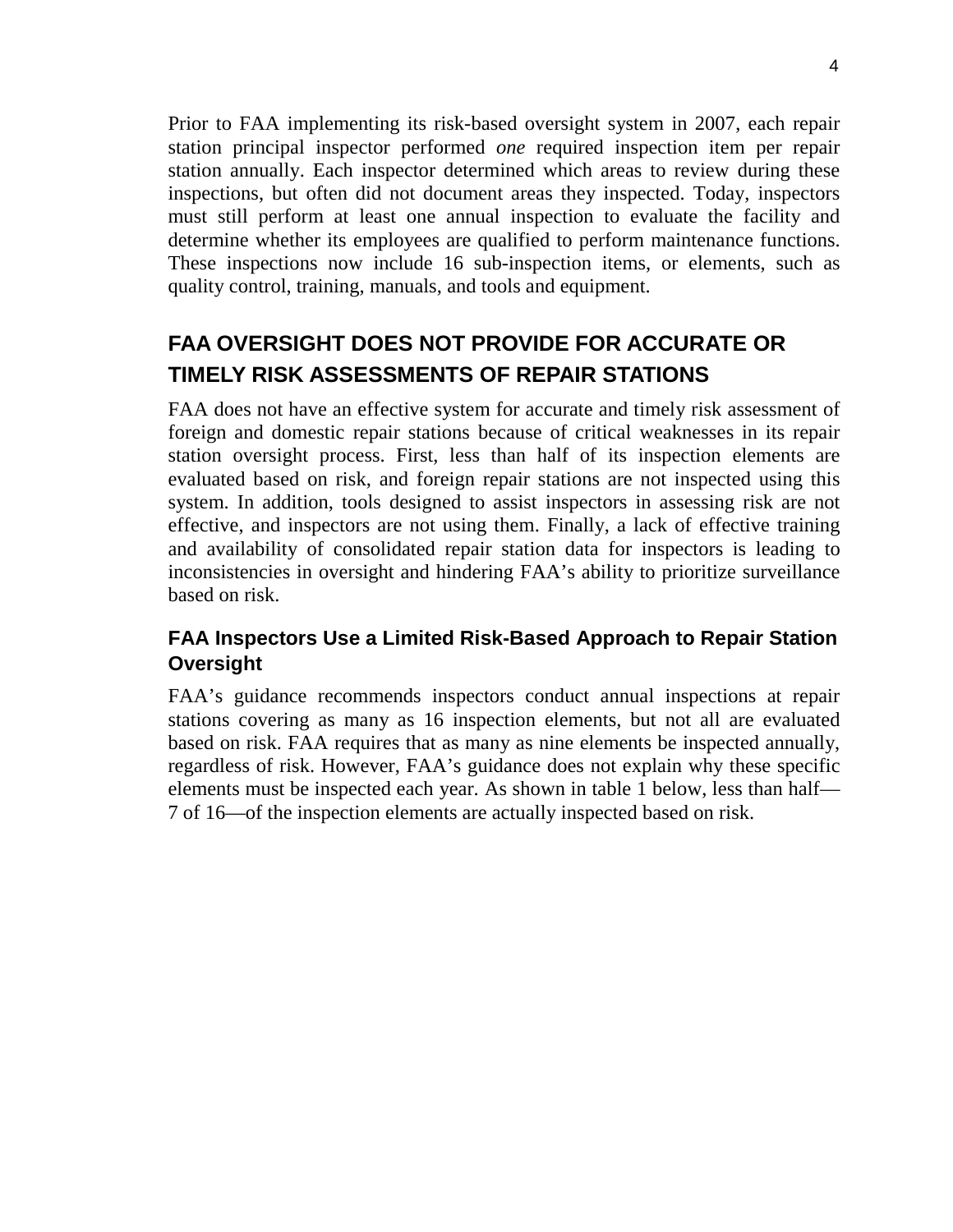| <b>Required Annually</b>                                    | <b>Based on Risk**</b>          |
|-------------------------------------------------------------|---------------------------------|
| <b>Maintenance Process</b>                                  | <b>Certificate Requirements</b> |
| <b>Quality Control</b>                                      | <b>Housing and Facilities</b>   |
| Technical Data                                              | Manuals                         |
| Training                                                    | <b>Parts and Materials</b>      |
| Air Carrier Requirements*                                   | Personnel Records               |
| Contract Maintenance<br>(certificated repair facility)*     | <b>Records Systems</b>          |
| Contract Maintenance<br>(non certificated repair facility)* | <b>Tools and Equipment</b>      |
| Domestic EASA Oversight Audit*                              |                                 |
| Work Away from Station*                                     |                                 |

*Table 1. Inspection Elements and Frequency of Inspection*

\* Only inspected if element applies to the repair station

\*\* If no risk is detected, these elements are required to be inspected once every 3 years Source: FAA

Moreover, inspectors have not conducted inspections of the risk-based elements at repair stations within appropriate time intervals. FAA requires inspectors to complete these inspections at least once every 3 years so they can determine whether repair station operations have changed (e.g., the repair station began contracting out maintenance to another facility). However, FAA's inspection database for fiscal years 2009 to 2012 showed that FAA inspectors did not complete timely inspections at 20 of the 27 repair stations in our sample, leaving inspectors unaware of any changes in operations that could impact risk levels. We also found that inspectors continued to perform inspections in areas of repair station operations where little or no risk was previously detected. For example, during fiscal years 2009 to 2012, FAA completed inspections at 24 of 27 repair stations where little or no risk was previously identified.

FAA also does not use its risk-based oversight system to inspect foreign repair stations. Instead, inspectors review all inspection elements annually, regardless of risk. For example, from fiscal years 2009 to 2012, inspectors responsible for oversight of 8 of the 13 foreign repair stations in our sample inspected every element in a particular year regardless of risk. According to FAA guidance, inspectors should use a risk-based oversight approach for all repair stations, both domestic and foreign. [8](#page-5-0) Yet, over half of the foreign repair station inspectors we interviewed on this issue—7 of 12— said they did not use, or did not see the need

<span id="page-5-0"></span> <sup>8</sup> Except those repair stations under a BASA-MIP agreement.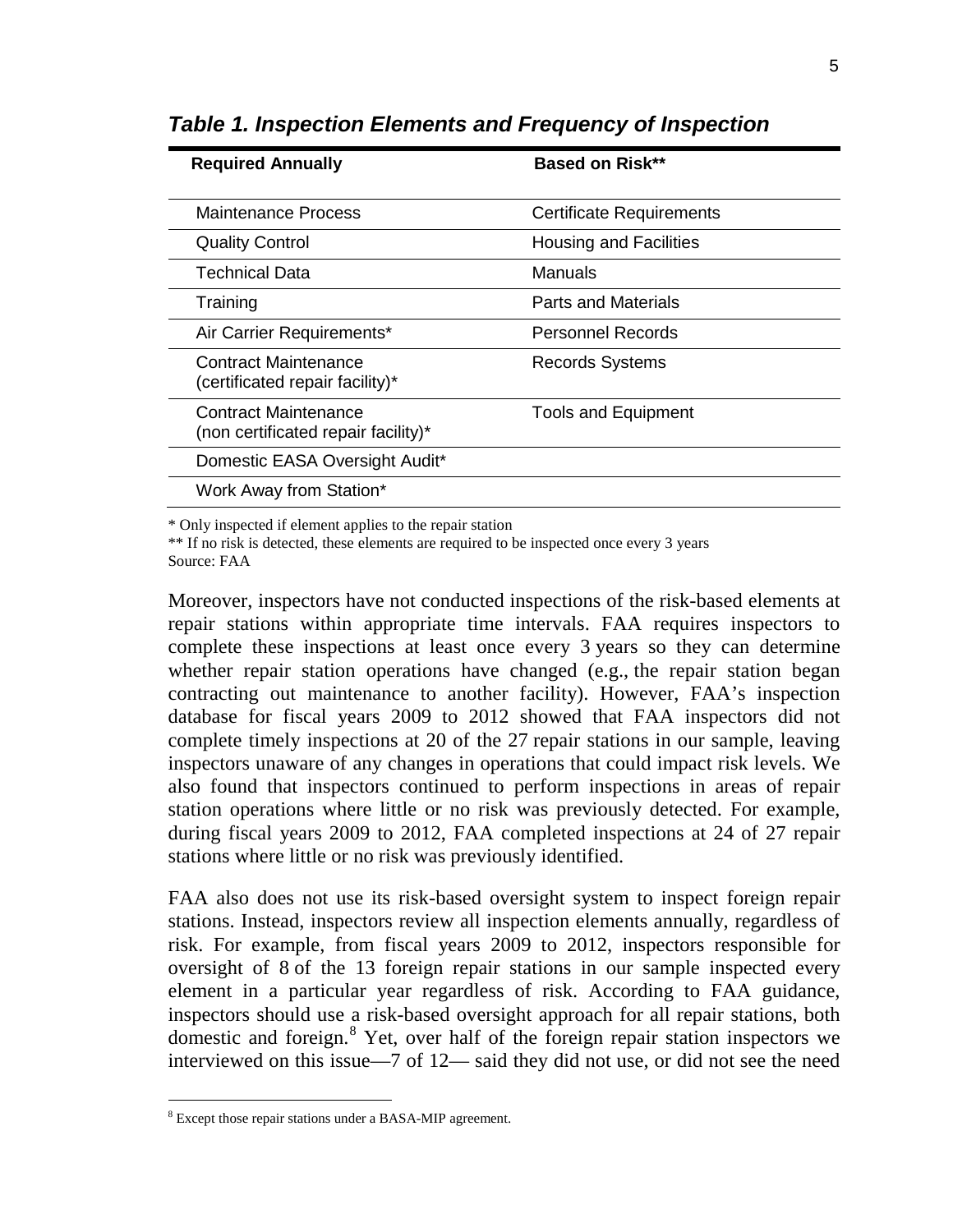for using, a risk-based oversight approach. Because foreign repair stations must be re-certified each year, inspectors feel they must inspect all elements during the recertification process.

## **FAA Developed Risk-Based Inspection Tools, but the Tools Are Ineffective and Inspectors Do Not Use Them**

Since implementing risk-based oversight, FAA has developed two tools for inspectors—the Repair Station Assessment Tool (RSAT) and the Risk Management Process (RMP). However, limitations in tool versatility, data availability, and data quality have precluded inspectors from using these tools, which in turn has hindered FAA's ability to conduct effective risk-based oversight.

### *Repair Station Assessment Tool (RSAT)*

The RSAT, while developed to assist inspectors with planning surveillance and analyzing risk, has limited effectiveness. The tool is comprised of a Web-based spreadsheet that displays 16 inspection elements, which together represent an annual repair station inspection (see exhibit D). The spreadsheet is populated with inspection results captured as risk assessment scores from the previous year, which inspectors use to analyze risk and prioritize their surveillance for the upcoming year. Shortcomings with the design and data have created a number of problems for inspectors using the RSAT. For example:

- **Lack of versatility.** Due to its design, inspectors can only complete the RSAT *once annually* as part of their national work program at the beginning of each fiscal year, and cannot update changes in risk until the following year. As a result, the RSAT tool is not useful to inspectors for monitoring changes in risk levels occurring throughout the year. Instead, inspectors must consult another inspection database to track changes in risk and adjust their oversight priorities.
- **Limited data availability.** The RSAT was designed to include risk assessment data only from the previous year, making it impossible for inspectors to conduct any meaningful trend analyses and prioritize their resources accordingly. Instead, inspectors must perform searches of various FAA databases (e.g., databases for surveillance and enforcement activities) to identify any recurring deficiencies at repair stations.
- **Questionable data quality.** The RSATs we reviewed contained errors and incomplete information, further limiting their effectiveness for trending deficiencies. As shown in exhibit D, an RSAT should contain data such as the number of planned/completed inspections, risk assessment scores for each inspection element, and an overall risk assessment score. However, 112 of 146 RSAT worksheets we reviewed for fiscal years 2010 to 2012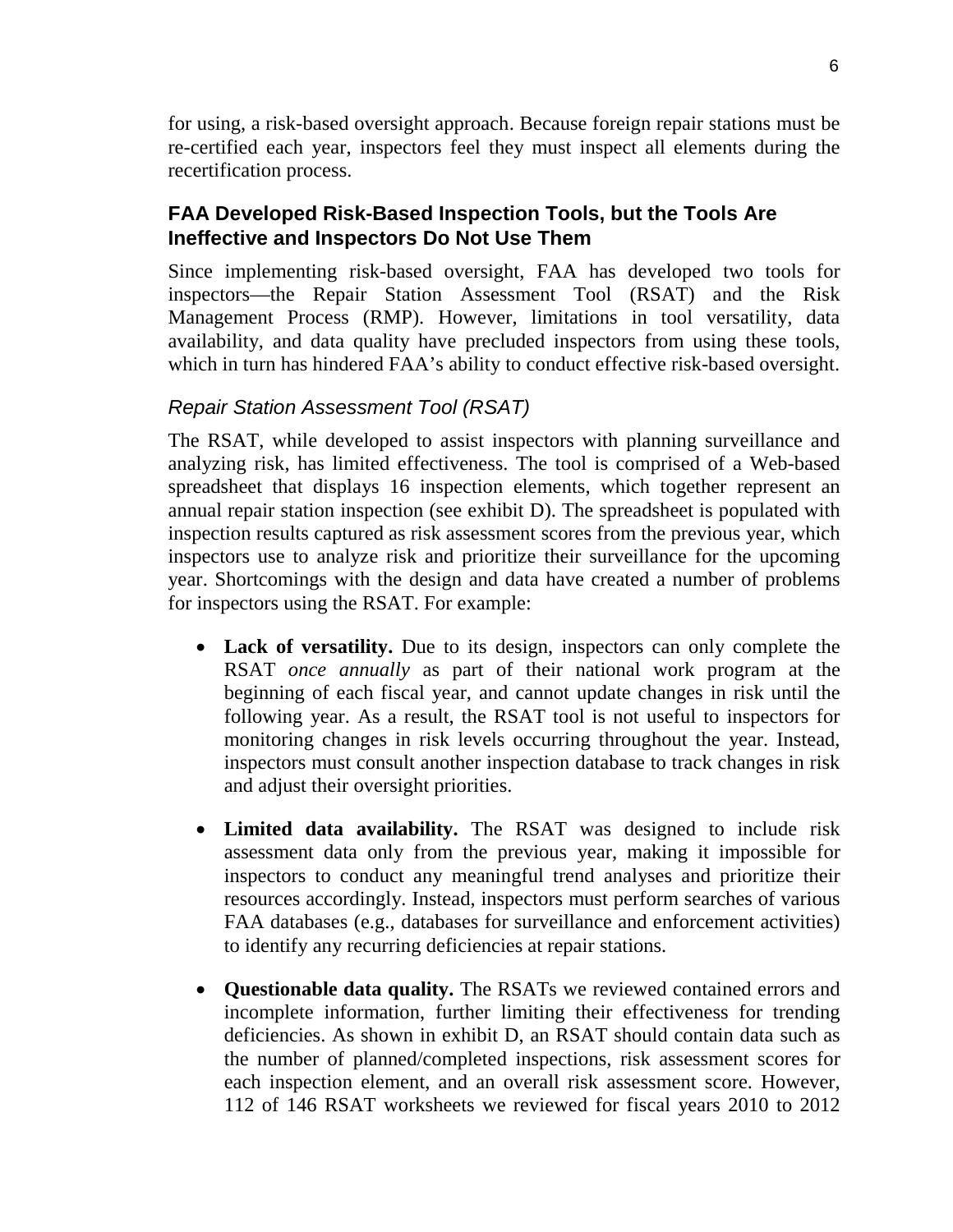contained discrepancies. For example, 66 RSATs contained a different overall assessment score than had been originally recorded in FAA's inspection database. An FAA official attributed these discrepancies, in part, to problems with transferring data from FAA's inspection database to the RSATs. Figure 1 below shows the type of discrepancies we identified in fiscal years 2010 to 2012.



*Figure 1. RSAT Worksheet Data Discrepancies, FYs 2010–2012*

Source: OIG analysis of FAA data

• **Subjective risk criteria.** Inspectors must manually assign risk assessment scores that can be subject to misinterpretation. For example, to assign a risk score, inspectors determine the level of risk at a repair station by selecting a generic word description and an associated numerical value—from 1 to 10—as shown in figure 2 below. The numerical value represents the definition that most closely corresponds to the conditions observed during each inspection.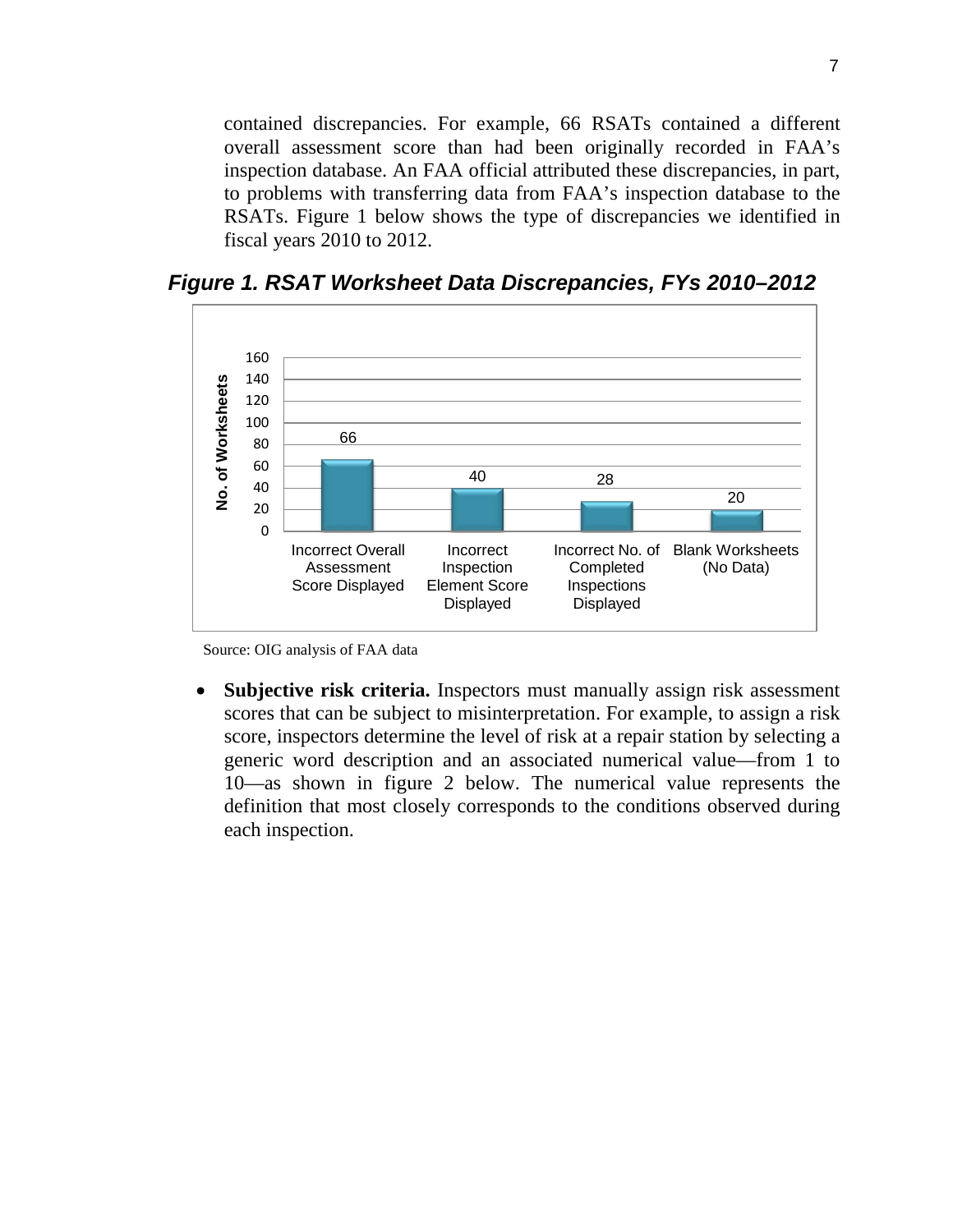# *Figure 2. RSAT Word Description and Risk Assessment Scores*



Source: FAA

• **Susceptibility to inconsistent assessments.** Inspectors must understand the tool's terminology and effectively assign word descriptions to ensure the accuracy of inspection results and to conduct comprehensive trend analyses. More than half of the 31 inspectors we interviewed on this issue stated they did not understand the word descriptions or did not find them to be accurate indicators of problems identified during inspections. This confusion leads to inconsistencies in the way inspectors view the severity of risk and document their repair station risk assessments. For example, two risk assessments by different inspectors<sup>[9](#page-8-0)</sup> of the same repair station in fiscal year 2011 resulted in an overall assessment of 1 ("Requirements are not met") by one inspector and a 7 ("Requirements are met and are adequate") by the other. Because of the subjective nature of FAA's risk assessment process, inspectors may not be consistently or effectively identifying risks at repair stations.

#### *Risk Management Process (RMP)*

FAA also provided inspectors with another tool—the RMP—to assist in analyzing and mitigating risk; however, we found that inspectors are not using it. The RMP is a decision tool—similar to a flow process diagram—that inspectors should use to determine the severity and likelihood of recurring deficiencies at repair stations. However, 24 of 34 inspectors we interviewed on this issue stated they do not use the tool primarily because they could not recall the training or did not receive it.

<span id="page-8-0"></span> $9$  Typically, FAA assigns two inspectors to oversee repair stations—one to review maintenance and another to review avionics processes. Each inspector completes a separate risk assessment.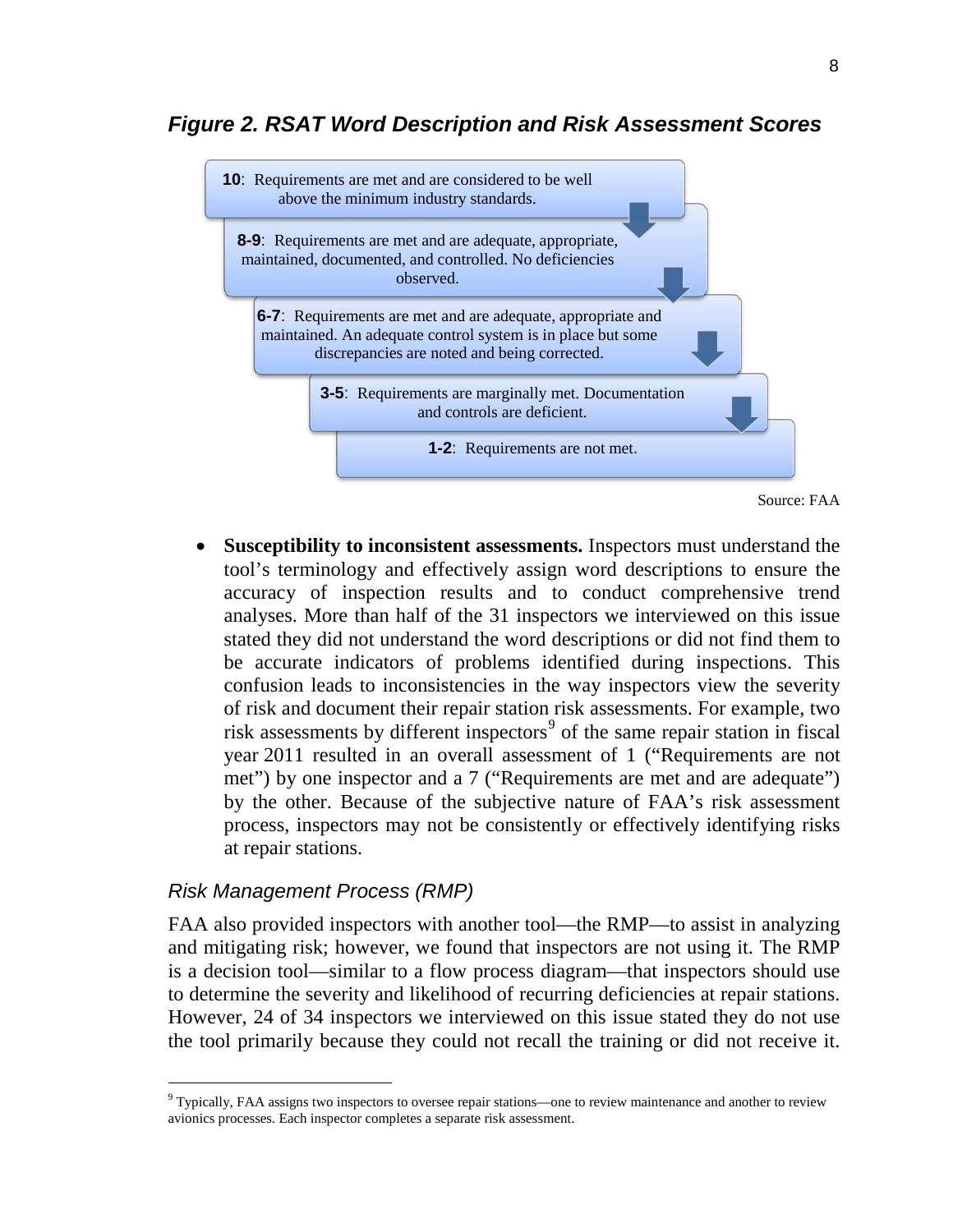According to an FAA Aviation Data Systems Branch official, if an inspector used this decision tool, it would be coded on the RSAT inspection worksheet. Yet, our review of 146 RSAT worksheets from fiscal years 2010 to 2012 disclosed that none of the inspectors used the RMP to analyze or mitigate risk.

FAA guidance recommends inspectors use the tool to address any hazard that they decide is significant enough to justify intensive analysis and tracking. However, none of the inspectors included in our review were using the tool. For example, in 2011, an inspector identified deficiencies with a component repair station's training program and improper handling of materials. The inspector rated the repair station with the lowest risk assessment score, indicating it did not comply with Federal aviation regulations. Part of the RMP process requires the inspector to identify the potential consequences<sup>[10](#page-9-0)</sup> that could result if the hazard is not addressed. Through this analysis, inspectors create action items to ensure the repair station has addressed the risk factors. Although FAA guidance suggests that inspectors use the RMP tool in instances where significant or systemic hazards occurred, the inspector did not use it to mitigate the risks he identified with the repair station's training and material handling programs.

#### **Ineffective Inspector Training and a Lack of Adequate Data Have Hindered Risk-Based Oversight Efforts**

FAA inspectors we interviewed stated they did not know how to use the risk assessment tools effectively because they were not formally trained. According to FAA headquarters officials, inspectors were trained<sup>[11](#page-9-1)</sup> on how to use the system's two new risk-based tools during a course conducted at FAA's training academy. However, nearly all—33 of 36 inspectors we spoke with on this issue—stated either they were not trained, did not recall the training, or regarded it as poor. The inspectors stated that they only reviewed a PowerPoint presentation provided by FAA or resorted to other means of learning how to conduct and document their risk assessments, such as asking other inspectors for assistance.

Further, FAA has not provided data analysis enhancements to inspectors that would improve their ability to assess repair station risk. When FAA implemented its new oversight system in 2007, it stated it would provide inspectors with a Repair Station Data Package,<sup>[12](#page-9-2)</sup> which would assist them in collecting and analyzing data used to improve their risk assessments. However, inspectors have been using the new risk-based oversight approach for 5 years and FAA has not yet developed the data package. Currently, inspectors do not have a single point of

<span id="page-9-0"></span><sup>&</sup>lt;sup>10</sup> FAA defines a potential consequence as an equipment failure, process breakdown, human error, injury/death to persons, damage to equipment, noncompliance with regulations or nonconformance with procedures.

<sup>&</sup>lt;sup>11</sup> FAA Training Course No. 21058, Certification and Surveillance of Part 145 Repair Stations.

<span id="page-9-2"></span><span id="page-9-1"></span> $12$  According to FAA guidance, the Repair Station Data Package is intended to be a collection of comprehensive data analyses (e.g., surveillance and enforcement activities) available to inspectors to more easily assist them with identifying risks associated with repair station performance.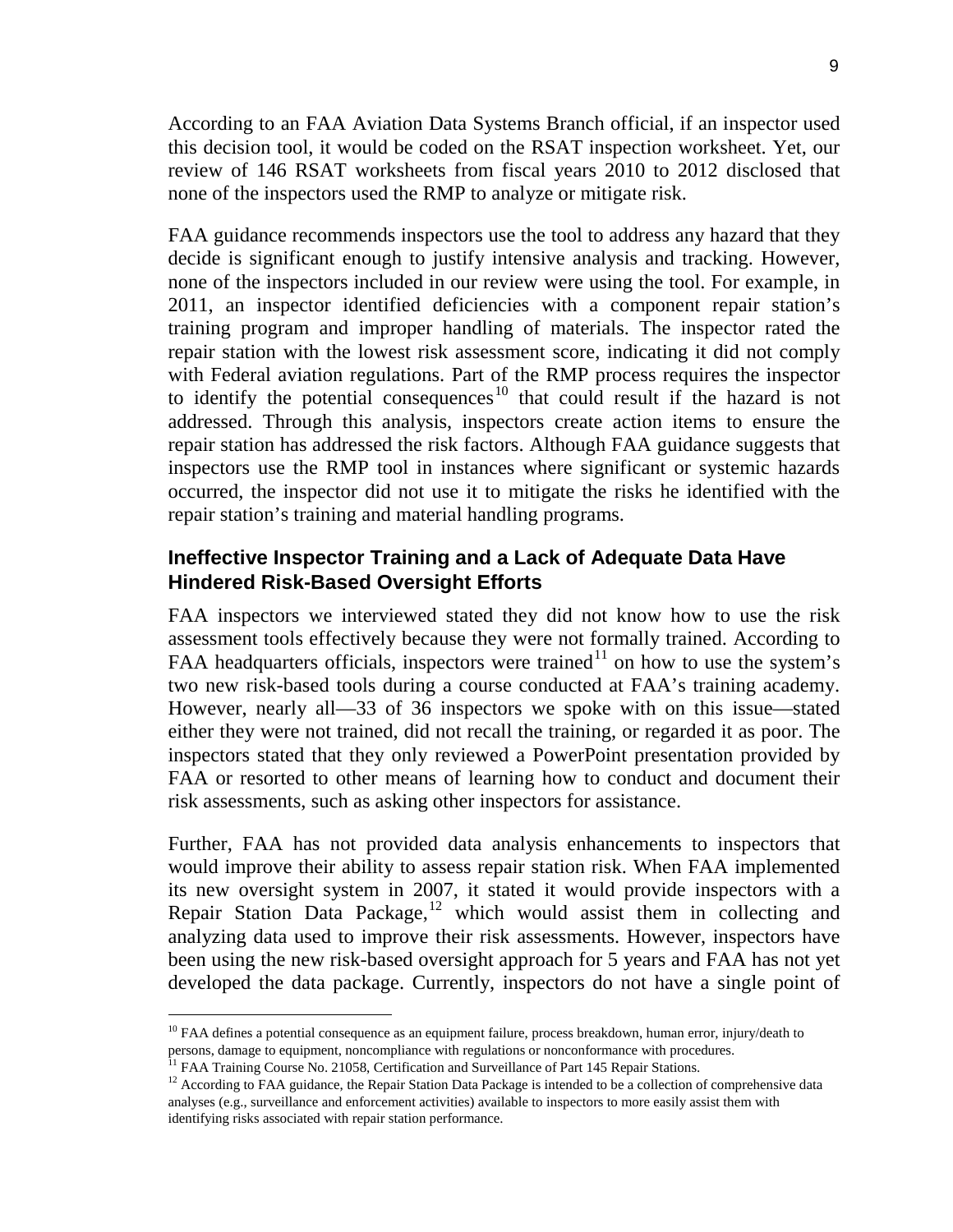reference for details, history, and trends on the repair stations they oversee, so they must rely on their own methods to collect and analyze data.<sup>[13](#page-10-0)</sup> While FAA headquarters officials state the Repair Station Data Package is available, 15 of 25 inspectors we interviewed on this issue either were not familiar with it, felt the guidance was not clear, or they did not know how to access the information.

# **FAA DOES NOT HAVE AN EFFECTIVE OVERSIGHT PROCESS FOR FOREIGN AND DOMESTIC REPAIR STATIONS**

In addition to lacking a fully risk-based oversight approach, FAA's ability to conduct effective and consistent inspections of foreign and domestic repair stations is hindered by a lack of standardized inspection processes. As a result, we found numerous systemic deficiencies at the foreign and domestic repair stations we visited during our review.

# **Lack of Standardized Processes Has Resulted in Inconsistencies in FAA's Surveillance of Repair Stations and Confusion Among Repair Station Officials**

We identified weaknesses in FAA's processes for conducting consistent inspections, performing sufficient reviews of repair station corrective actions, and effectively conveying deficiencies to repair station officials. For example, inspectors do not use formalized checklists, do not fully document areas they reviewed in FAA's inspection database, and do not clearly communicate postinspection results so repair station officials can develop comprehensive corrective action plans.

# *Lack of Checklist and Insufficient Documentation of Areas Inspected*

Inspectors do not use standardized checklists to guide their surveillance activities, which results in inspectors using differing inspection methodologies and inconsistently reporting their findings. While FAA guidance suggests areas that repair station inspectors should review, the guidance does not specifically require them to use an inspection checklist. Instead, inspectors rely on their own knowledge of repair stations, or they develop their own checklists to conduct reviews. Over half of the inspectors we interviewed on this issue—19 of 33 —did not use a checklist to perform inspections. In addition, inspectors do not clearly identify and document which areas were reviewed in the inspection database. As a result, it is difficult to determine whether inspectors focused their resources on areas in which previous discrepancies were identified.

<span id="page-10-0"></span> $<sup>13</sup>$  Conversely, FAA has provided a data package to its 14 CFR part 121 inspectors to assist them with more consistent</sup> and accurate analysis of air carrier operations.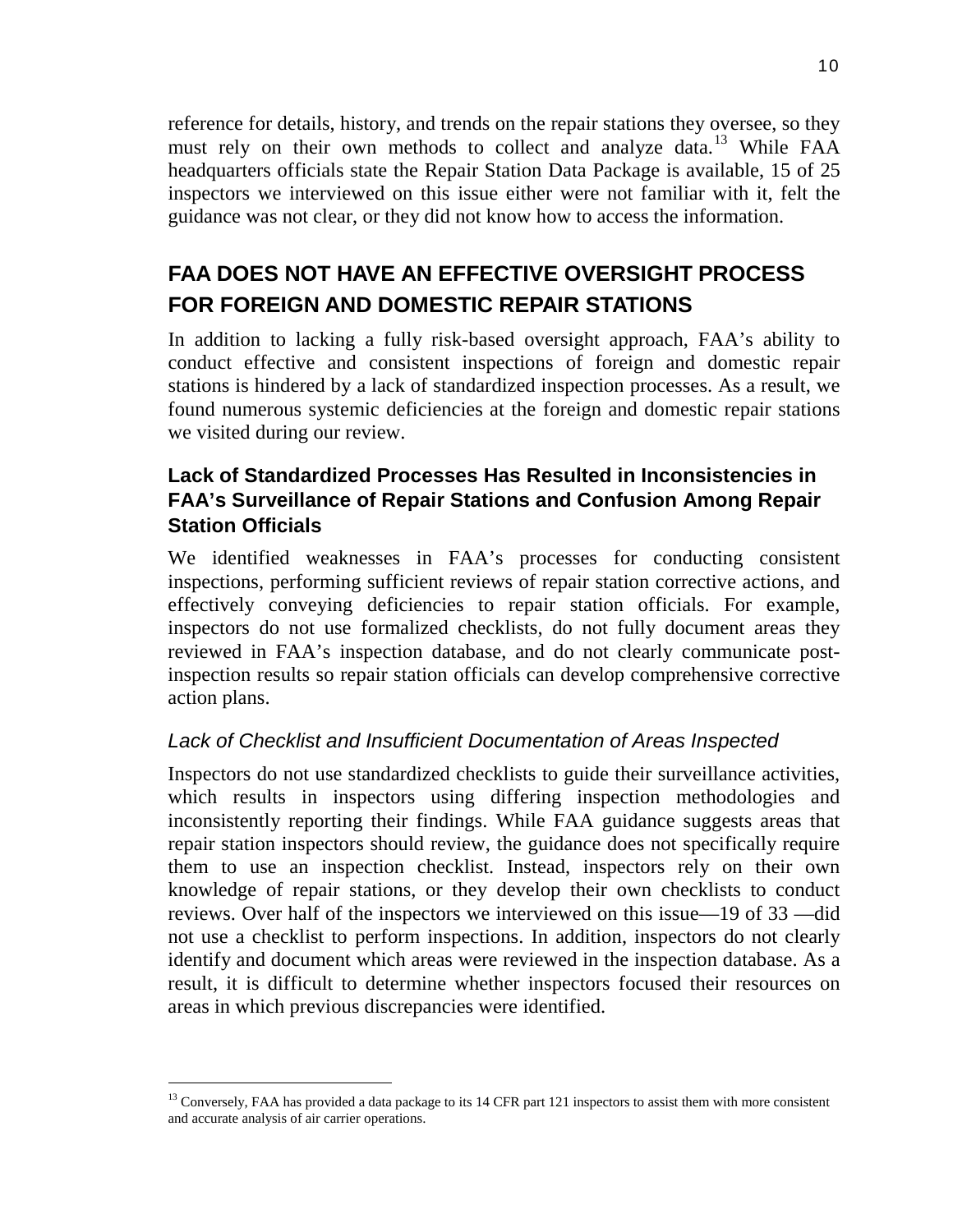#### *Insufficient Verification of Corrective Actions*

Inspectors do not verify whether repair stations have implemented effective corrective actions to address inspection findings. The ability to track the adequacy of corrective actions is important to ensure that repair stations operate in accordance with FAA standards. Once a repair station submits a corrective action plan to FAA, inspectors are responsible for reviewing actions taken and either accepting or rejecting the plans based on the sufficiency of the proposed actions. For example, FAA inspectors for an airframe repair station accepted a corrective action plan with projected completion dates even though repair station officials stated in their response that they needed further clarification from FAA for four of the findings. In addition, a training deficiency (i.e., the repair station failed to maintain a current list of required mechanic training) persisted at one repair station for 3 years, indicating the repair station's corrective actions were not effective each year. Without verification that repair stations have implemented effective corrective actions, inspectors cannot be assured that previous deficiencies will not reoccur.

#### *Inadequate Communication of Inspection Results*

FAA inspectors do not have a standardized means of conveying identified discrepancies to repair station officials, which leads to confusion and difficulty in implementing practical corrective actions. Some inspectors provided written notes at the end of the inspection and some merely provided a verbal debrief. Repair station officials at 6 of the 13 foreign repair stations we visited stated that FAA inspectors did not clearly communicate their inspection findings. In some instances, FAA's written repair station reports contained vague descriptions of inspection findings. For example, an inspector provided the following inspection finding to the repair station:

"A repair station may perform maintenance, preventative maintenance or alterations to an air carrier in accordance with their FAR 121 maintenance programme. Personnel need to be trained on the requirements outlined in the FAR 121 air carriers (sic) manual."

In other instances, inspectors included more findings in the written report than was verbally conveyed at the conclusion of the inspection. As a result, repair station officials are often confused and frustrated as to what actions are needed to address FAA inspectors' concerns. According to repair station personnel, if FAA inspectors had provided a written report at the post-inspection briefing, they could have reached a consensus on the nature of the findings and proposed corrective actions. Officials from one foreign repair station were so frustrated by poor communication with its inspectors that they decided it was easier and more efficient to fly to the United States to meet with FAA for clarification and guidance.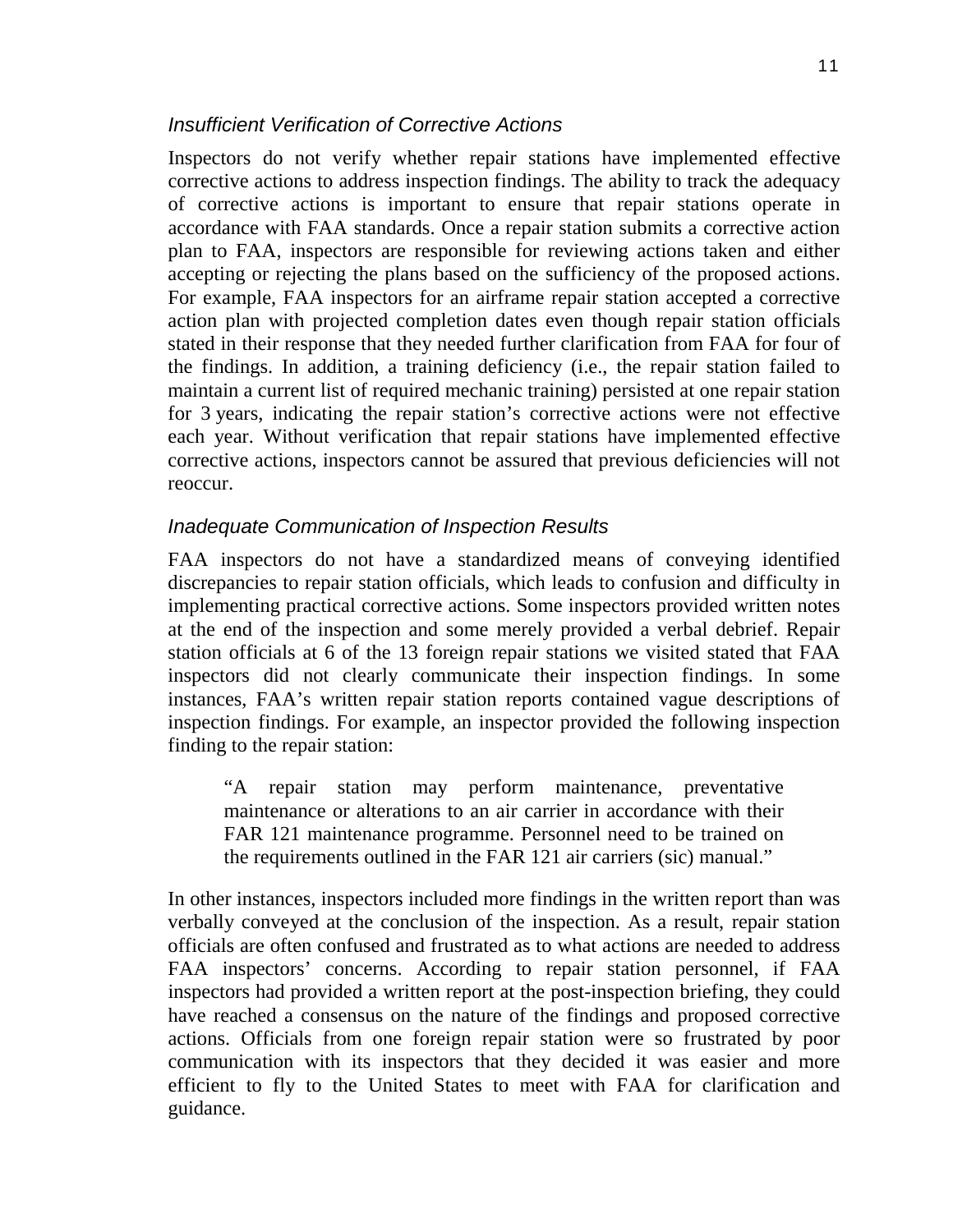Other examples of inconsistent FAA inspector actions that resulted in repair station confusion include:

- An FAA inspector required a foreign repair station to include a provision in its operating capabilities that authorized it to perform work offsite. While repair station personnel repeatedly insisted that they only conduct maintenance at their main base, they ultimately relented and complied with the inspector's request. However, when a new inspector was assigned to the repair station, he directed them to remove the authorization because it was not needed.
- During an FAA inspection of an airframe repair station, an inspector determined that the repair station had not changed its manual based on the handwritten notes the inspector provided during his previous visit. When the inspector questioned why the repair station official had not made the suggested changes to the manual, he seemed confused. According to the repair station official, he assumed that since the suggested changes were presented on handwritten notes and not presented in a written report of findings, they were not urgent.

### **Systemic Deficiencies Persist at Repair Stations**

Our review of work order packages at foreign and domestic repair stations disclosed systemic deficiencies, including insufficient mechanic training, outdated tool calibration, and inaccurate work order documentation. These deficiencies are particularly troubling because they occurred in areas that FAA requires inspectors to review annually, including training, maintenance processes, technical data, and quality control. Overall, our review of 119 randomly selected aircraft work orders in these four areas, coupled with our examination of tools and equipment at each facility, disclosed 92 systemic deficiencies. Based on the results of our statistical sample of 27 repair stations, we estimate that 217,641 (37 percent) of the estimated 589,573 work orders from September 2008 to August 2011 from domestic and foreign repair stations (where FAA performs its own inspections) had deficiencies in these five areas.<sup>[14](#page-12-0)</sup> As shown in figure 3 below, training for repair station personnel was the number one category for errors at the repair stations we reviewed.

<span id="page-12-0"></span><sup>&</sup>lt;sup>14</sup> Our estimate of 217,641 has a precision of  $+/28,919$ , and our estimate of 589,573 has a precision of  $+/254,066$  at the 90-percent confidence level.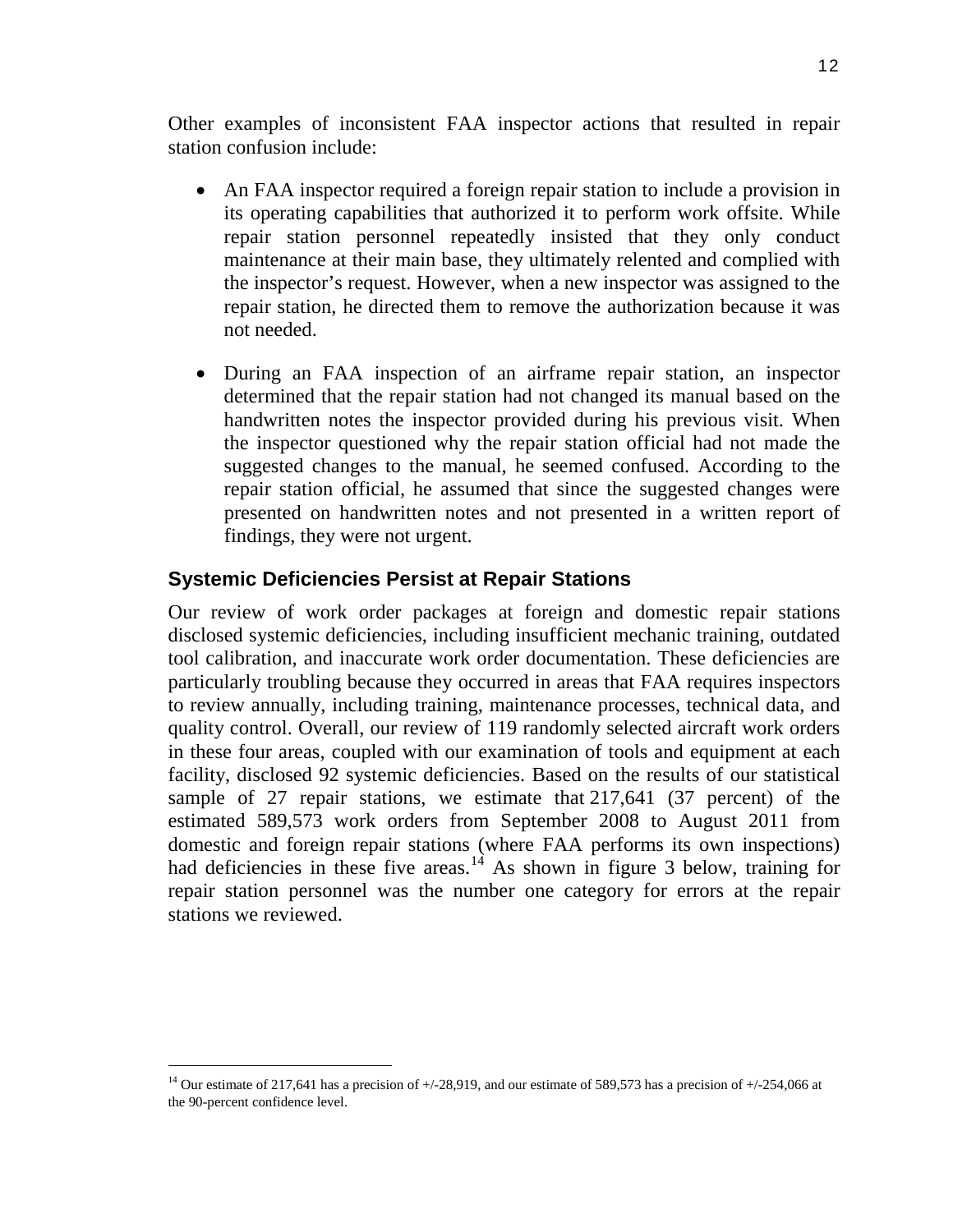

# *Figure 3. Number of Work Order Deficiencies by Category*

Source: OIG analysis of repair station work orders

## *Training Documentation Issues*

Of the 27 repair stations we reviewed, 21 did not maintain accurate training records for mechanics and inspection personnel which are required to demonstrate that they were properly trained and qualified to perform repairs or inspect aviation parts. Repair stations are required to submit their training programs to FAA for approval. The program must ensure that individuals performing maintenance are capable of performing assigned tasks by completing initial and recurrent training. In addition, if a repair station performs work for a commercial air carrier, the employees must also be trained in accordance with the air carriers' requirements. FAA inspectors are required to review training documentation at repair stations annually to determine whether all required training has been completed and appropriately documented at each station. Despite these requirements, repair station officials did not have documentation to show that employees had been trained to perform the assigned tasks required in 45 of 119 work orders in our sample. Examples of the training documentation issues include:

- Employees at an engine repair station did not receive the required maintenance manual course prescribed by the air carrier.
- Employees that serviced aircraft life vests and rafts did not use the proper forms to document training received for hydrostatic testing or charging inflation systems.
- Employees at an aircraft paint facility did not receive the required training to perform work for two U.S. air carriers.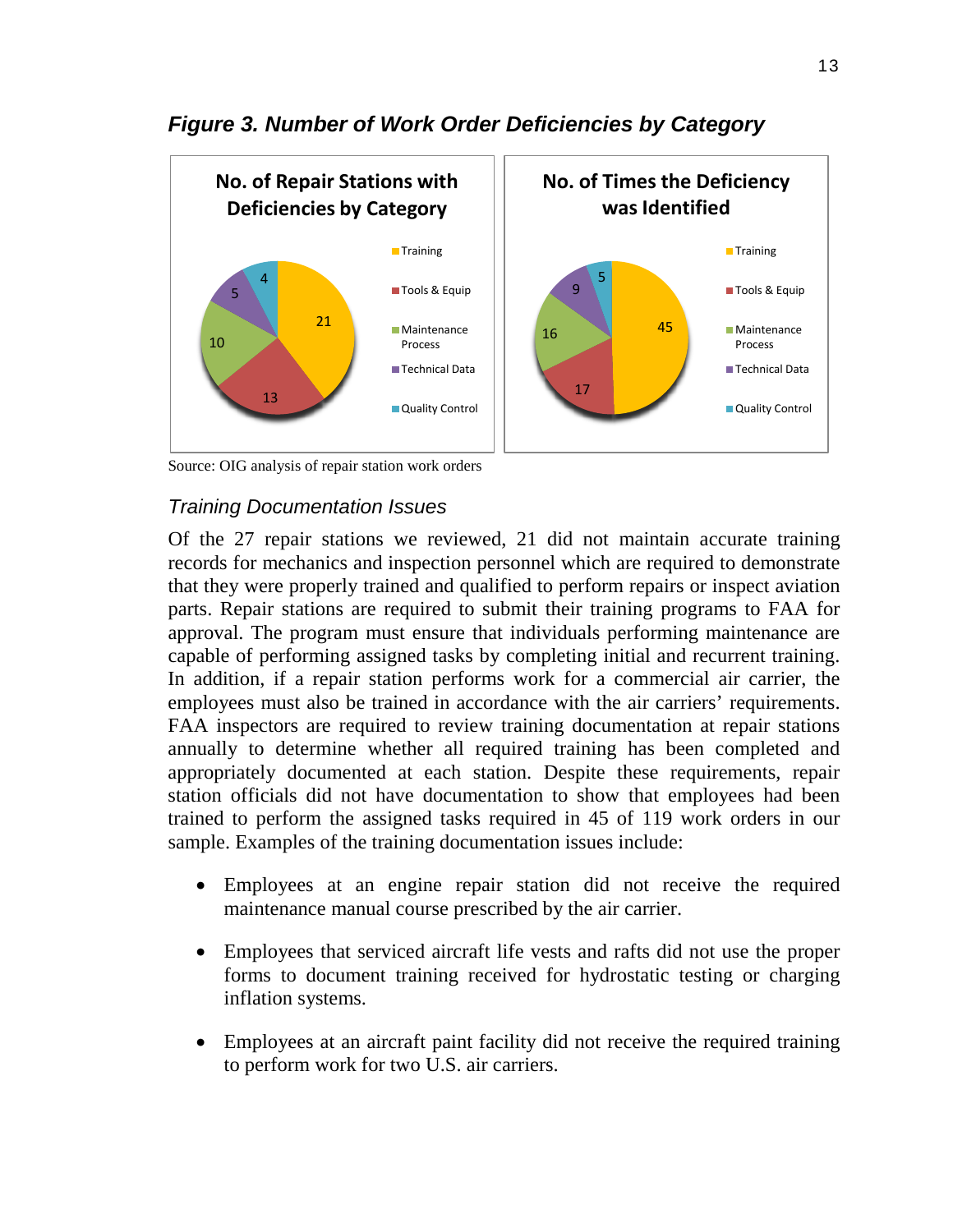Based on the results of our statistical sample, we can project that 175,552—or 30 percent—of the estimated 589,573 work orders from September 2008 to August 2011 from domestic and foreign repair stations (where FAA performs its own inspections) have discrepancies related to training documentation.<sup>[15](#page-14-0)</sup>

# *Tools and Equipment Issues*

Nearly half of the repair stations (13 of the 27) we visited had weaknesses in their tool and equipment programs. FAA guidance requires inspectors to review repair station manuals describing the tool and equipment calibration process and verify that repair stations are calibrating tools within the required intervals, usually once a year. However, our review revealed that specialized tools and equipment were used to test and repair aircraft parts beyond their required calibration due dates. For example, mechanics at a turbine engine repair station conducted postmaintenance checks on three engines using equipment believed to be properly calibrated. However, we examined calibration due dates for test cell equipment used to validate the engine repairs and determined that at the time of the engine checks, the equipment was overdue for annual calibration. Following manufacturers' specified intervals for calibrating tools and equipment is paramount to ensuring that aircraft operate safely and aviation parts are properly maintained.

Other examples of repair stations that lacked adequate control over their tool and equipment programs include:

- A repair station that services safety equipment, such as life rafts, could not locate some of its tools and had tools that either exceeded required calibration intervals or did not have calibration stickers.
- Officials at an airframe repair station continued to track a wire crimping tool that had been missing for 2 years and was overdue for calibration, but they never accounted for its whereabouts.
- Employees at a landing gear repair station were not following procedures for identifying tools that were owned by individual mechanics, especially those that require calibration. Repair station procedures required that personal tools be inscribed with a serial number and employee initials; however, we found employees using unidentified personal tools.

According to inspection records, FAA inspectors did not find any tool calibration discrepancies at an engine repair facility in the 3 years prior to our visit, yet we found four tools past due for calibration. This was also the case at the repair

<span id="page-14-0"></span><sup>&</sup>lt;sup>15</sup> Our estimate of 175,552 has a precision of  $+/-26,365$ , and our estimate of 589,573 has a precision of  $+/-254,066$  at the 90-percent confidence level.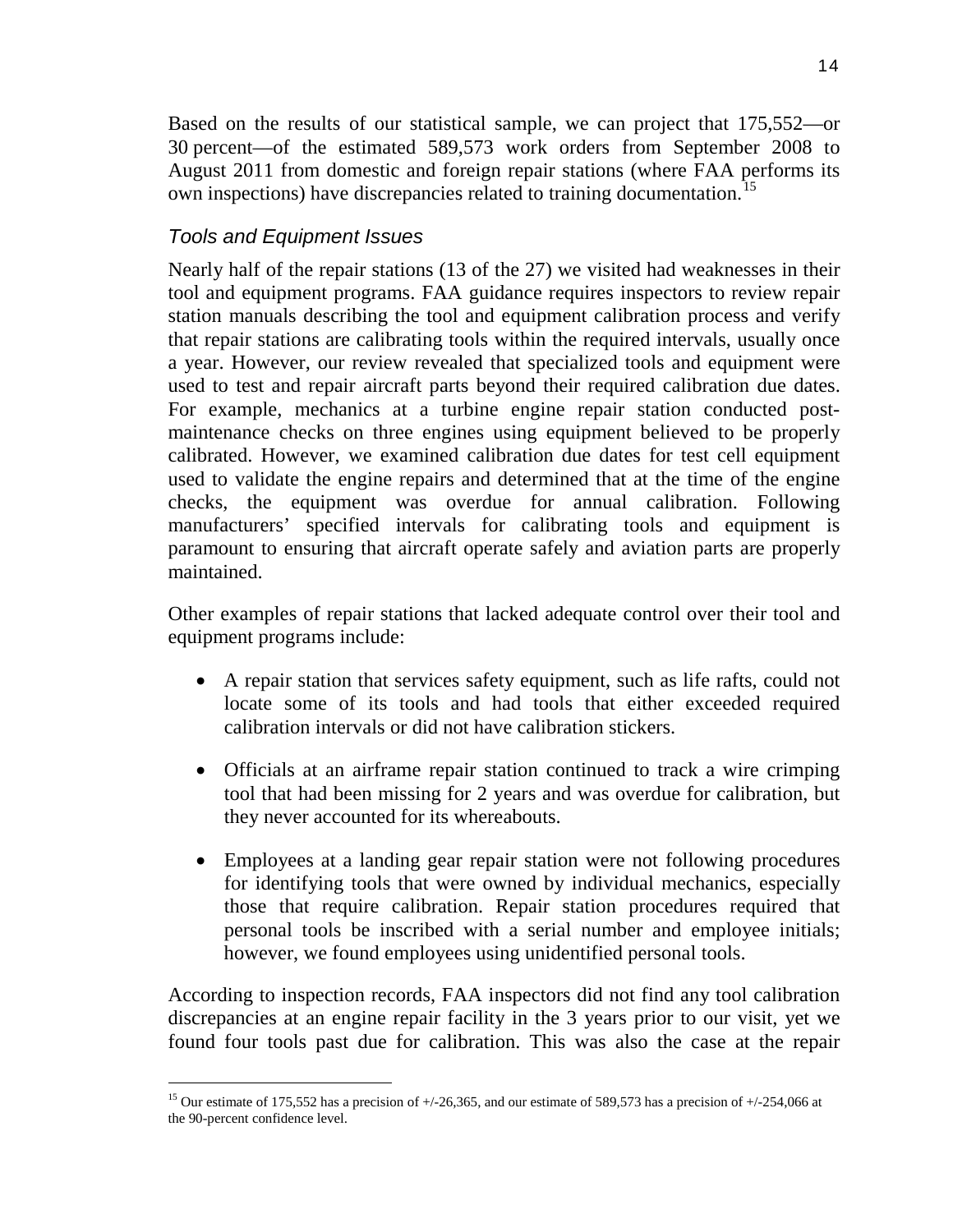station where we found overdue calibration due dates on engine test cell equipment. Ultimately, overdue calibration on specialized tools and equipment and use of unapproved personal tools could result in the use of aircraft parts that do not meet manufacturers' specifications.

#### *Maintenance Process Issues*

We found deficiencies in maintenance practices at 10 of 27 repair stations we visited. FAA inspection guidance states that inspectors should identify a repair station process to be inspected, identify the documents associated with that process (i.e., task cards, work orders, maintenance manuals), and follow the documents through the process to determine whether personnel are following repair station procedures. Our review disclosed deficiencies where employees did not complete work orders to document technical data they used during repairs, used incorrect employee stamps to document completion of work steps, or signed off on work steps that they were not authorized to complete. In particular, two inspectors at a repair station signed off on critical inspection tasks<sup>[16](#page-15-0)</sup> without the proper authorization from the air carrier. This work involved repairs to the nose wheel steering cables on a Boeing 717 aircraft. The errors in the work orders indicate the repairs were not performed in accordance with the air carrier maintenance procedures, raising questions about the quality of the work performed at these facilities.

Based on the results of our statistical sample, we project that 43,769—or 7 percent—of the estimated 589,573 work orders from September 2008 to August 2011 from domestic and foreign repair stations (where FAA performs its own inspections) have discrepancies related to maintenance processes.<sup>[17](#page-15-1)</sup>

# **CONCLUSION**

Effective and consistent oversight of aircraft repairs is a key element to maintaining the safety of commercial air carrier operations. With growth in aircraft repair station use projected to reach \$76 billion by 2021, these facilities continue to be an integral part of air carrier maintenance. While FAA has made strides in improving its inspections of repair stations by implementing a new oversight system, this system falls short of being truly risk based, especially for foreign repair stations. FAA must take further steps to improve the effectiveness of its risk-based tools and inspector training so that they can target oversight towards those repair stations most at risk and better detect systemic deficiencies. Until the Agency modifies its inspection system, FAA's ineffective oversight

<span id="page-15-0"></span><sup>&</sup>lt;sup>16</sup> Also known as Required Inspection Items, or RII. RII work steps require a repair station inspector to verify the accuracy of the mechanic's repair.

<span id="page-15-1"></span><sup>&</sup>lt;sup>17</sup> Our estimate of 43,769 has a precision of  $+/-10,963$ , and our estimate of 589,573 has a precision of  $+/-254,066$  at the 90-percent confidence level.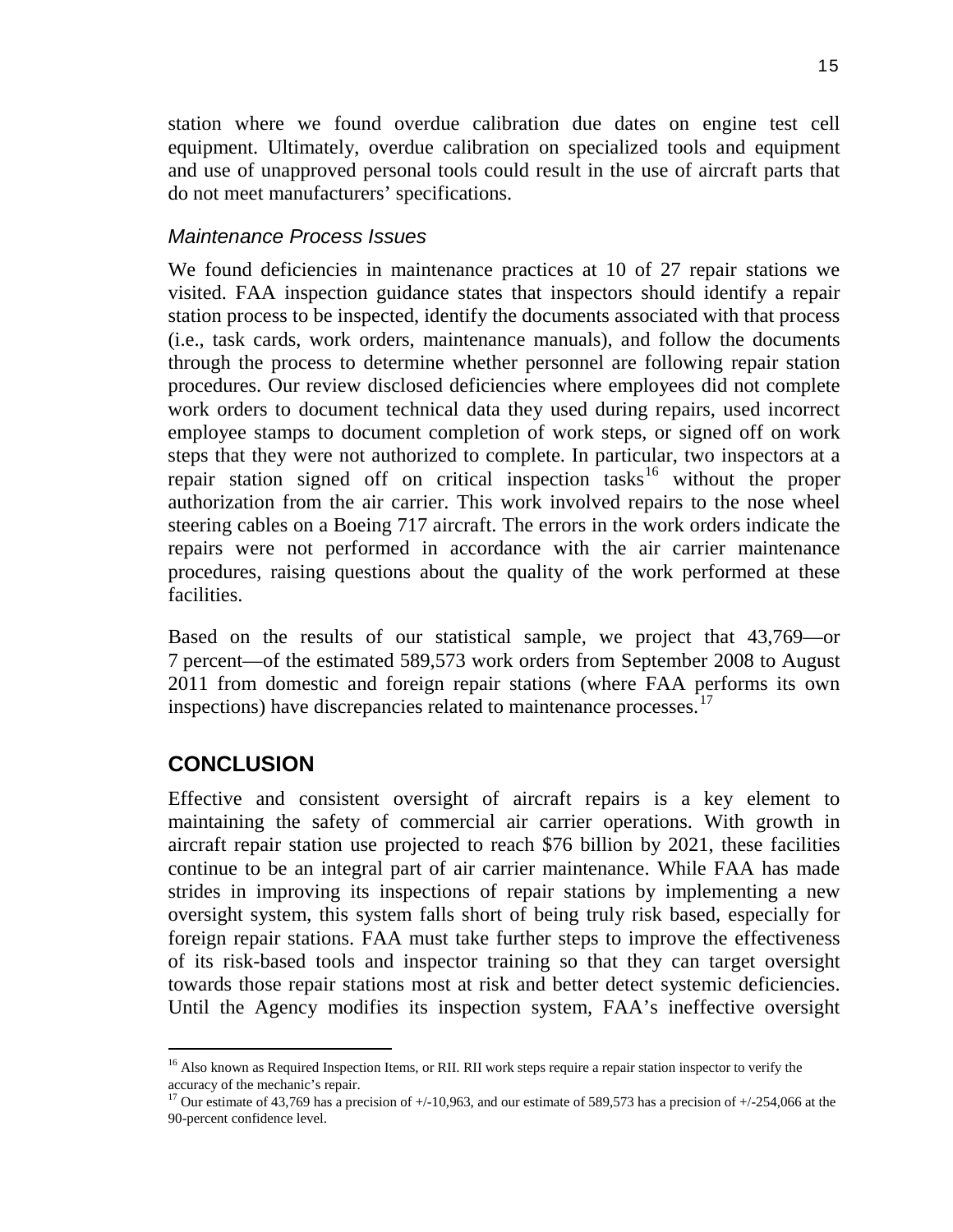could lead to repair stations operating contrary to Federal aviation regulations and decreasing the margin of safety.

# **RECOMMENDATIONS**

To enhance its oversight of repair stations, we recommend that FAA:

- 1. Modify its oversight system so that all inspection elements are considered in inspector risk assessments of repair stations.
- 2. Implement a risk-based system appropriate for oversight of foreign repair stations.
- 3. Modify the risk assessment tool so that inspectors can document changes to their surveillance plans as soon as they are made.
- 4. Develop a control that will ensure inspectors prioritize inspections to those repair stations determined to have increased risk.
- 5. Enhance training for inspectors so they understand the importance of using the available tools for assessing and trending risk.
- 6. Develop the Repair Station Data Package and provide training to all inspectors on how to use it.
- 7. Develop a standardized checklist that all inspectors can use to improve the consistency in the way they perform and report their inspection findings.
- 8. Provide training for inspectors to improve their review and acceptance of repair station corrective plans.
- 9. Provide training to inspectors on how to conduct comprehensive postinspection briefings and require them to issue a draft report of tentative findings to repair station officials at the conclusion of inspections.

# **AGENCY COMMENTS AND OFFICE OF INSPECTOR GENERAL RESPONSE**

We provided a draft of this report to FAA on January 25, 2013, and received its response on April 4, 2013, which is included in its entirety as an appendix to this report. FAA concurred with all nine of our recommendations, and its response meets the intent of six of them. In its response, FAA cited the development of a new oversight system—the Safety Assurance System (SAS)—to address our recommendations. However, because FAA plans to only *begin* implementing SAS sometime in fiscal year 2015—a 2-year delay from its originally planned rollout in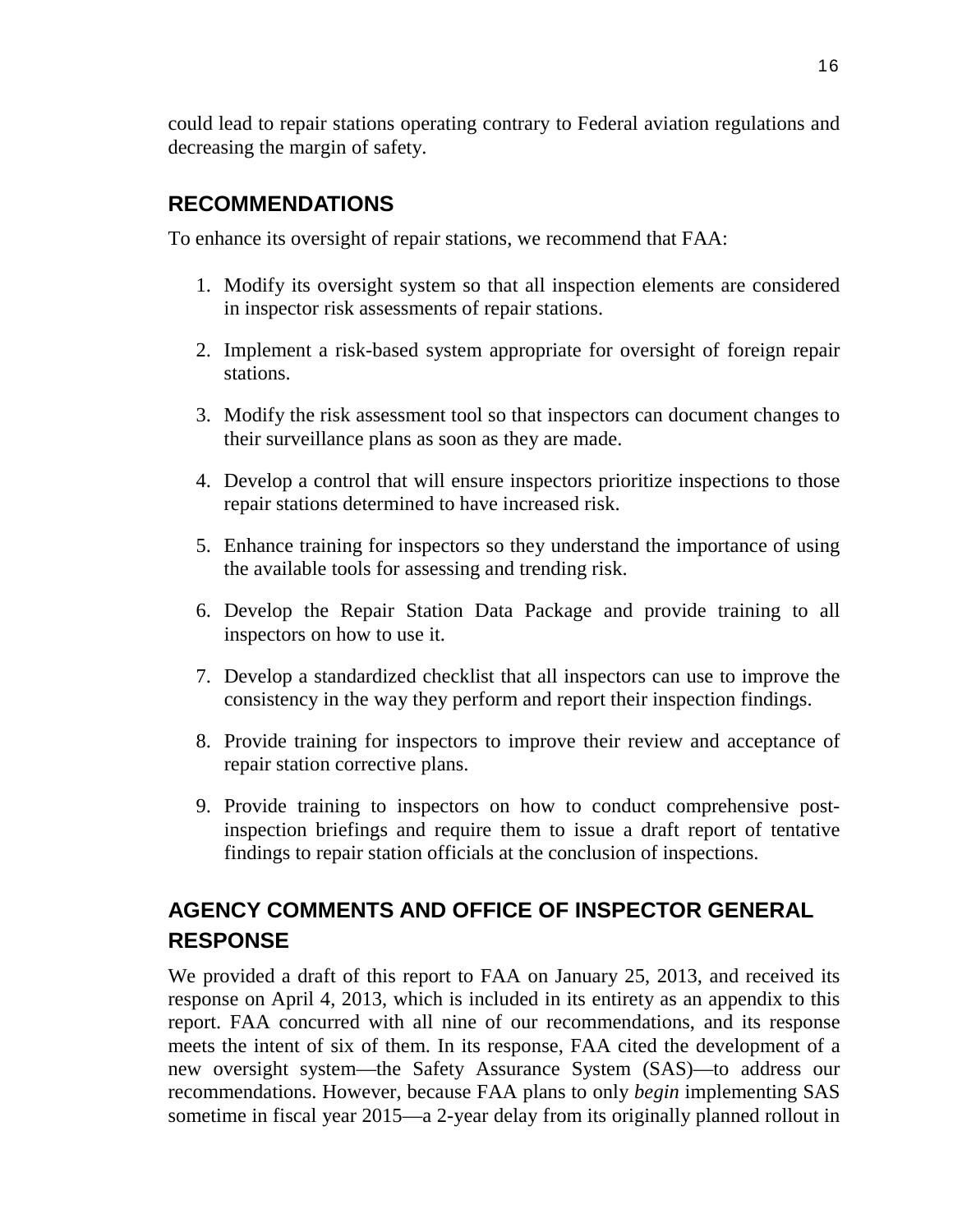fiscal year 2013—the Agency has developed strategies and established near-term milestones to improve its current oversight system in the interim. Until SAS is fully implemented, we believe that FAA's planned interim actions meet the intent of recommendations 2, 5, 6, 7, 8, and 9 and include reasonable timeframes. However, for recommendations 1, 3, and 4, FAA's interim actions do not address our concerns, and we are requesting that FAA reconsider its responses, as detailed below.

Specifically, for recommendation 1, FAA stated that it will conduct recurrent training to improve the use of the RSAT as it was originally intended until SAS is implemented. However, FAA's response does not address our overarching concern that inspectors continue to complete mandatory inspections instead of targeting resources where they are needed based on risk. As our report indicates, some inspectors do not use the risk assessment process at all, and those that do are hindered in their ability to assess risk, due in part to the RSAT's limitations with data availability and quality. While additional training will be helpful, it will not address the fact that FAA guidance requires only seven inspection elements to be assessed for risk while the other nine are inspected annually, regardless of risk. To ensure that the Agency effectively targets its inspection resources by risk, we are asking FAA to reconsider its position and implement an interim action that is responsive to our recommendation.

For recommendation 3, FAA also cited its plans to provide recurrent training to refamiliarize inspectors and their managers with the RSAT's capabilities so that they may document changes to their surveillance plans as soon as they are made. However, while we recognize that inspectors can adjust their surveillance plans at any time (i.e., by increasing or decreasing the number of inspections as a result of changes in risk), they cannot input these changes in the RSAT after it has been prepared at the beginning of each annual inspection cycle. Providing inspectors with additional training will not address the fact that the RSAT, in its current form, does not allow inspectors to track changes in risk in real time at repair stations. Therefore, we are asking FAA to reconsider its position and provide interim actions that are responsive to our recommendation.

For recommendation 4, FAA indicated that it expects inspectors to prioritize inspections to those repair stations determined to have increased risk, and it plans to conduct recurrent training to emphasize this requirement. While we agree that training can help reinforce requirements, we are concerned that FAA still lacks a method for verifying whether inspectors actually *meet* the requirements. Given our findings that many inspectors do not effectively prioritize their inspections based on risk, we believe an additional control is necessary to ensure compliance with this important requirement. Therefore, we are asking the Agency to reconsider its response and develop a formalized control or another appropriate interim solution.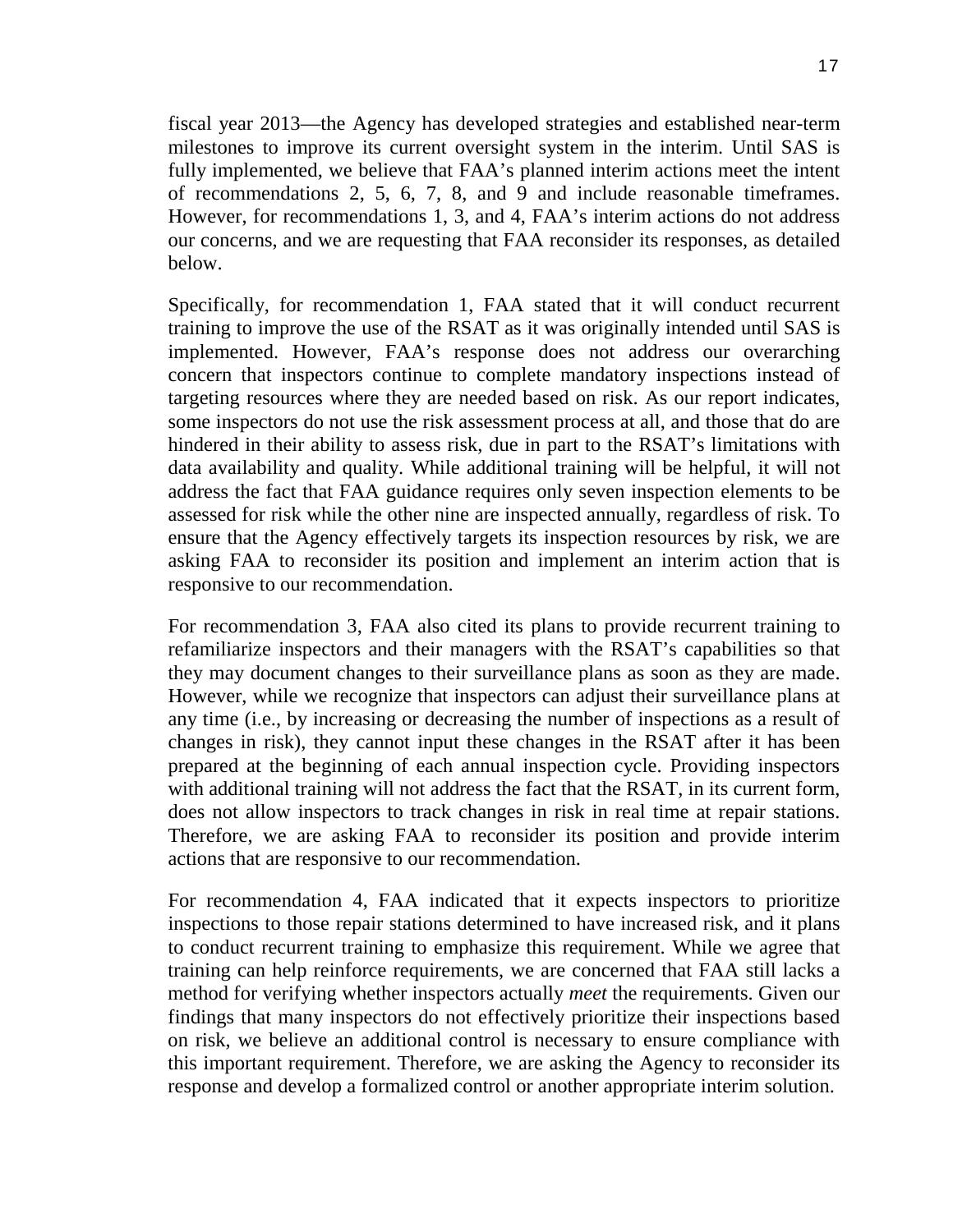# **ACTIONS REQUIRED**

We consider recommendations 2 and 5 through 9 resolved, but open pending the completion of planned actions. For recommendations 1, 3, and 4, we request that FAA either provide additional information or reconsider its position as described above. In accordance with Department of Transportation Order 8000.1C, we request that FAA provide this additional information within 30 days of this report.

We appreciate the courtesies and cooperation of FAA representatives during this audit. If you have any questions concerning this report, please call me at (202) 366-0500 or Tina Nysted, Program Director, at (404) 562-3770.

#

cc: DOT Audit Liaison, M-1 FAA Audit Liaison, AAE-100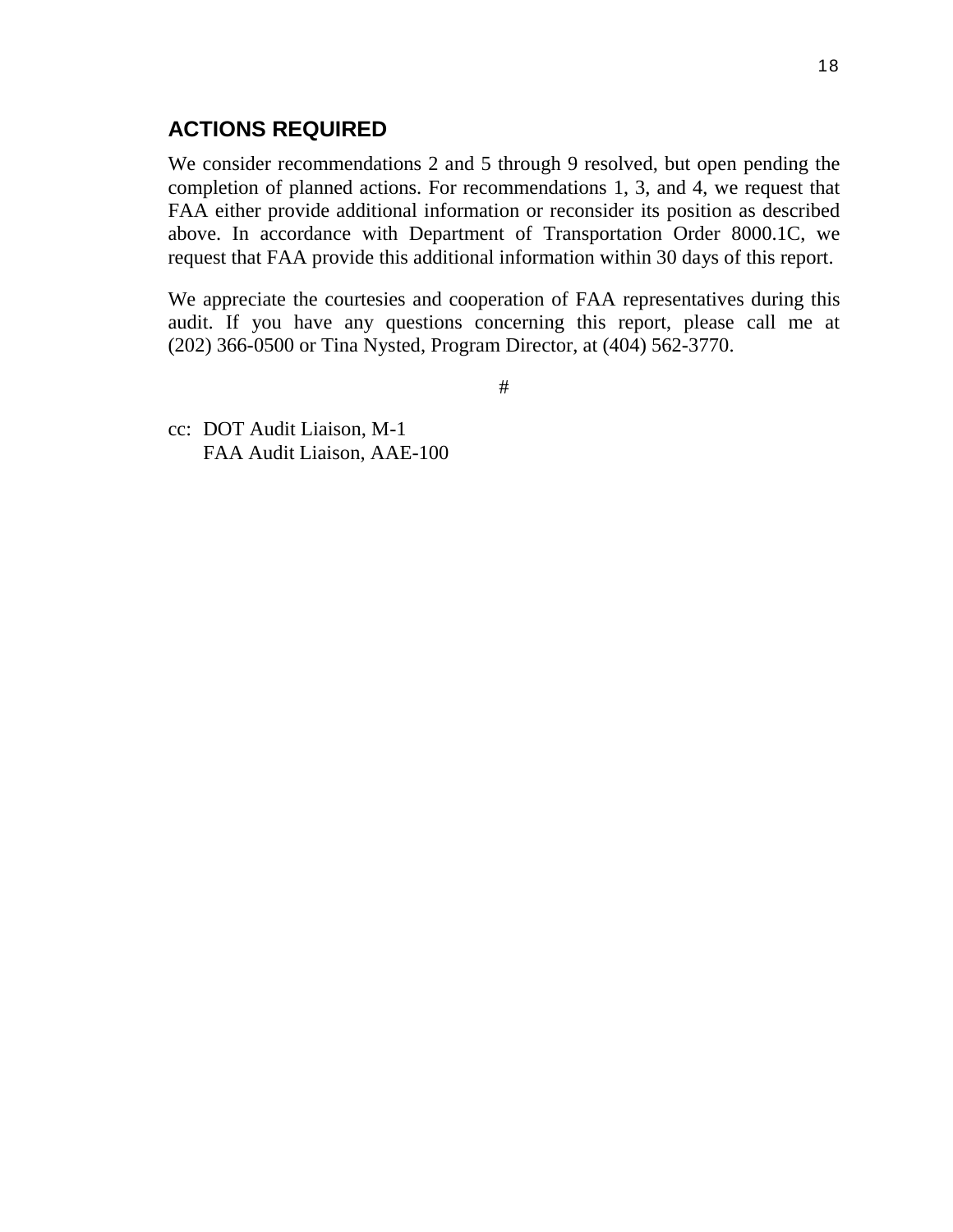# **EXHIBIT A. SCOPE AND METHODOLOGY**

We conducted this review between January 2011 and January 2013 in accordance with generally accepted Government auditing standards. Those standards require that we plan and perform the audit to obtain sufficient, appropriate evidence to provide a reasonable basis for our findings and conclusions based on our audit objectives. We believe that the evidence obtained provides a reasonable basis for our findings and conclusions based on our audit objectives.

Our audit work was conducted at all of the 10 FAA Flight Standards District Offices, four International Field Offices/Units, and one Certificate Management Office that had oversight responsibility for the repair stations in our review. We used a 2-stage statistical sampling methodology to select these 27 aircraft repair stations. For Stage 1 we stratified our universe of 68 repair stations that perform work for U.S. Part 121 airlines, and are not covered under BASA-MIP inspection procedures into two strata. From Stratum 1 we selected 5 states out of 45, and from Stratum 2, we selected 5 foreign countries out of 23 for a total of 10 locations. These 10 locations had 250 repair stations which made up our Stage 2 universe from which we selected 14 domestic aircraft repair stations out of 223 and 13 foreign aircraft repair stations out of 27. Samples for both stages were selected with probability proportional to the number of air carrier customers with replacement. Our sample of repair stations was derived from a list provided by FAA. We included in our universe all 559 repair stations that had at least one customer.

To evaluate the effectiveness of FAA's oversight of repair station maintenance, we interviewed 37 of 44 FAA inspectors responsible for oversight of repair stations in our review to gain an understanding of how they perform risk assessments and carry out their maintenance inspections. We used a questionnaire we developed with 22 questions. However, not all questions were asked of all inspectors. Therefore, the number of inspectors who were asked and responded to certain questions during our interviews may vary. We interviewed repair station officials to gain their perspective on FAA's oversight. We also analyzed inspection data (fiscal years 2009–2012) from FAA's database and RSAT worksheets (fiscal years 2010–2012) for all repair stations in our review.

To conduct our reviews at the 27 repair stations, we randomly selected 119 aircraft work order packages out of 49,859 from September 2008 to August 2011 to perform tests to determine whether mechanics received training to perform repairs, complied with prescribed maintenance and quality control processes, used appropriate technical data, and adhered to tool and equipment calibration standards. We also observed and noted general shop conditions and ongoing repair procedures during our tour of each repair station.

#### **Exhibit A. Scope and Methodology**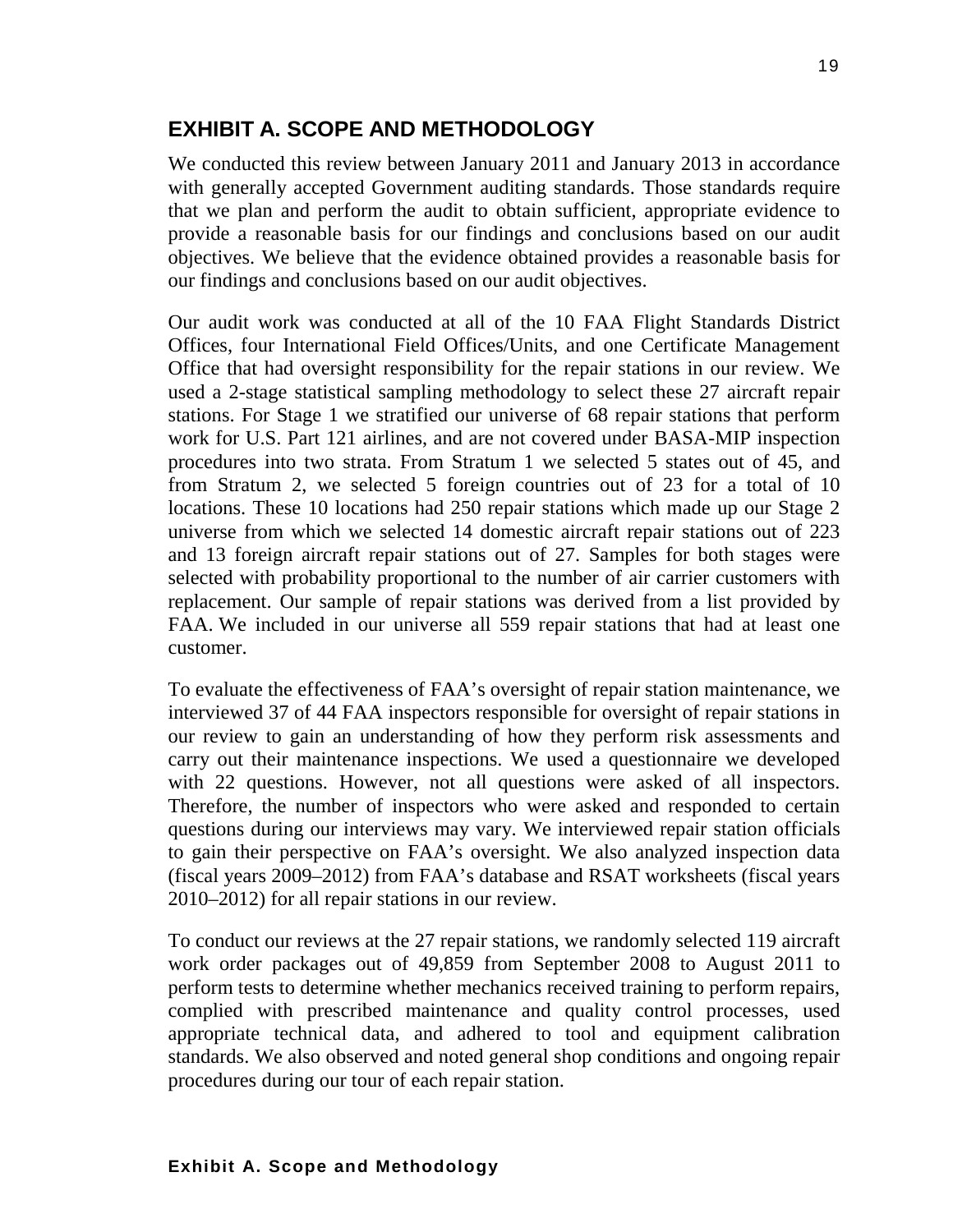# **EXHIBIT B. ACTIVITIES VISITED OR CONTACTED**

#### **FEDERAL AVIATION ADMINISTRATION**

#### **Headquarters:**

| <b>Aviation Safety (AVS)</b>          | Washington, DC |
|---------------------------------------|----------------|
| <b>Flight Standards Service (AFS)</b> | Washington, DC |

#### **Flight Standards District Offices (FSDO):**

| Hapeville, GA    |
|------------------|
| Plainfield, IN   |
| Long Beach, CA   |
| Lubbock, TX      |
| Orlando, FL      |
| San Antonio, TX  |
| South Bend, IN   |
| Miramar, FL      |
| Saddle Brook, NJ |
| Van Nuys, CA     |
|                  |

#### **International Field Offices or Unit (IFO/IFU):**

| Beijing IFU     |  |
|-----------------|--|
| Los Angeles IFO |  |
| Miami IFO       |  |
| Singapore IFO   |  |

Beijing, China Lawndale, CA Miramar, FL Singapore

## **Certificate Management Office (CMO):**

American Airlines CMO Fort Worth, TX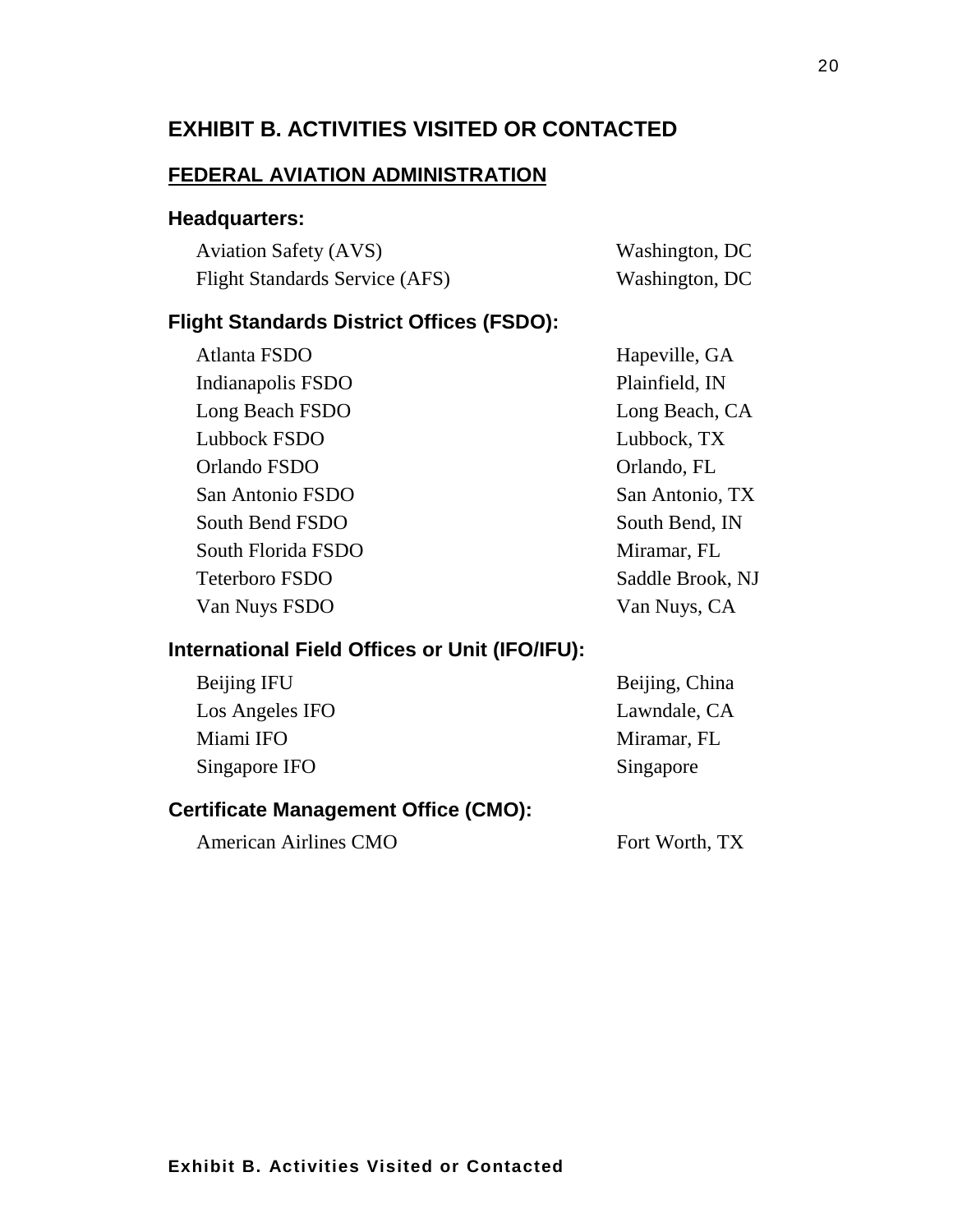#### **14 CFR PART 145 REPAIR STATIONS:**

#### **Domestic**

Hawker Pacific Aerospace Sun Valley, CA HRD Aero Systems, Inc. Valencia, CA MAG Aerospace Industries, Inc. Carson, CA

AAR Aircraft Services, Inc. Miami, FL Accel Aviation Accessories, LLC Fort Myers, FL HEICO Components Repair Group Miami, FL RA Aviation Support Group Inc. Miami, FL

Bombardier Services Corporation Macon, GA FellFab Corporation Atlanta, GA

BAE Systems Controls, Inc. Fort Wayne, IN Rolls-Royce Engine Services, Inc. [Indianapolis, IN]

CAG Industries, LLC Fairfield, NJ GE Aviation Systems, LLC Whippany, NJ Zodiac Services Americas, LLC Wall Township, NJ

Chromalloy Component Services, Inc. San Antonio, TX Leading Edge Aviation Services, Inc. Amarillo, TX Texas Aero Engine Services, LLC Fort Worth, TX

#### **Foreign**

GE Celma Petropolis, Brazil Rolls-Royce Brasil - Gas Turbine Services Sao Paulo, Brazil TAP Maintenance & Engineering Brasil Rio de Janeiro, Brazil

Aircraft Maintenance and Engineering Corp. Beijing, China Boeing Shanghai Aviation Services Co., Ltd. Shanghai, China MTU Maintenance Zhuhai Company, Ltd. Zhuhai, China

Air New Zealand Engineering Services Auckland, New Zealand Air New Zealand Engineering Services Christchurch, New Zealand Pratt and Whitney Air New Zealand Christchurch, New Zealand

SEMAN-Peru Lima, Peru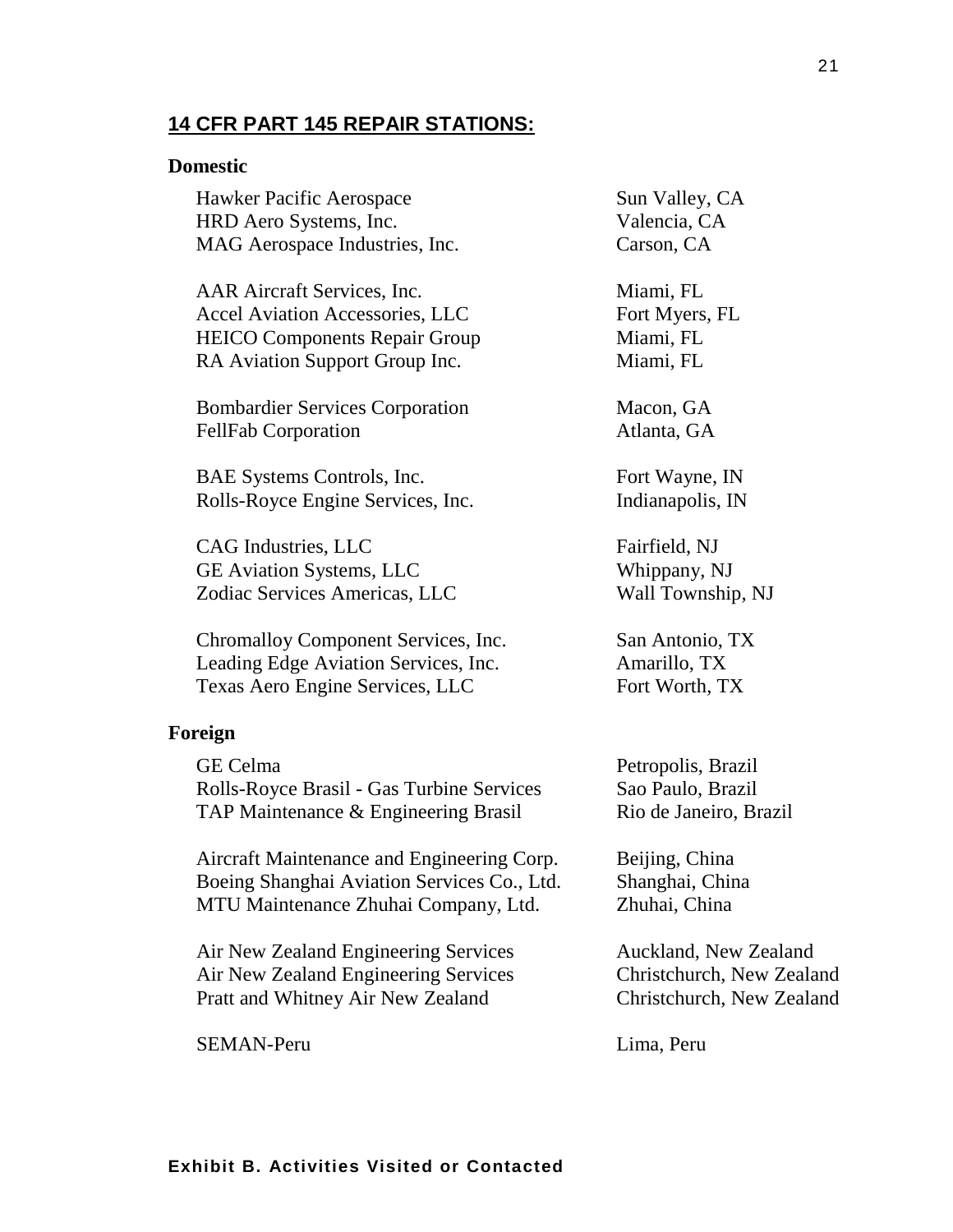# **14 CFR PART 145 REPAIR STATIONS (cont.):**

| Eagle Services Asia PTE, Ltd.             | Singapore |
|-------------------------------------------|-----------|
| <b>GE</b> Aviation Service Operation, LLP | Singapore |
| ST Aerospace Services Co. PTE, Ltd.       | Singapore |

# **OTHER INDUSTRY REPRESENTATIVES OR ORGANIZATIONS:**

| Aeronautical Repair Station Association (ARSA) Alexandria, VA |                |
|---------------------------------------------------------------|----------------|
| Professional Aviation Safety Specialists (PASS)               | Washington, DC |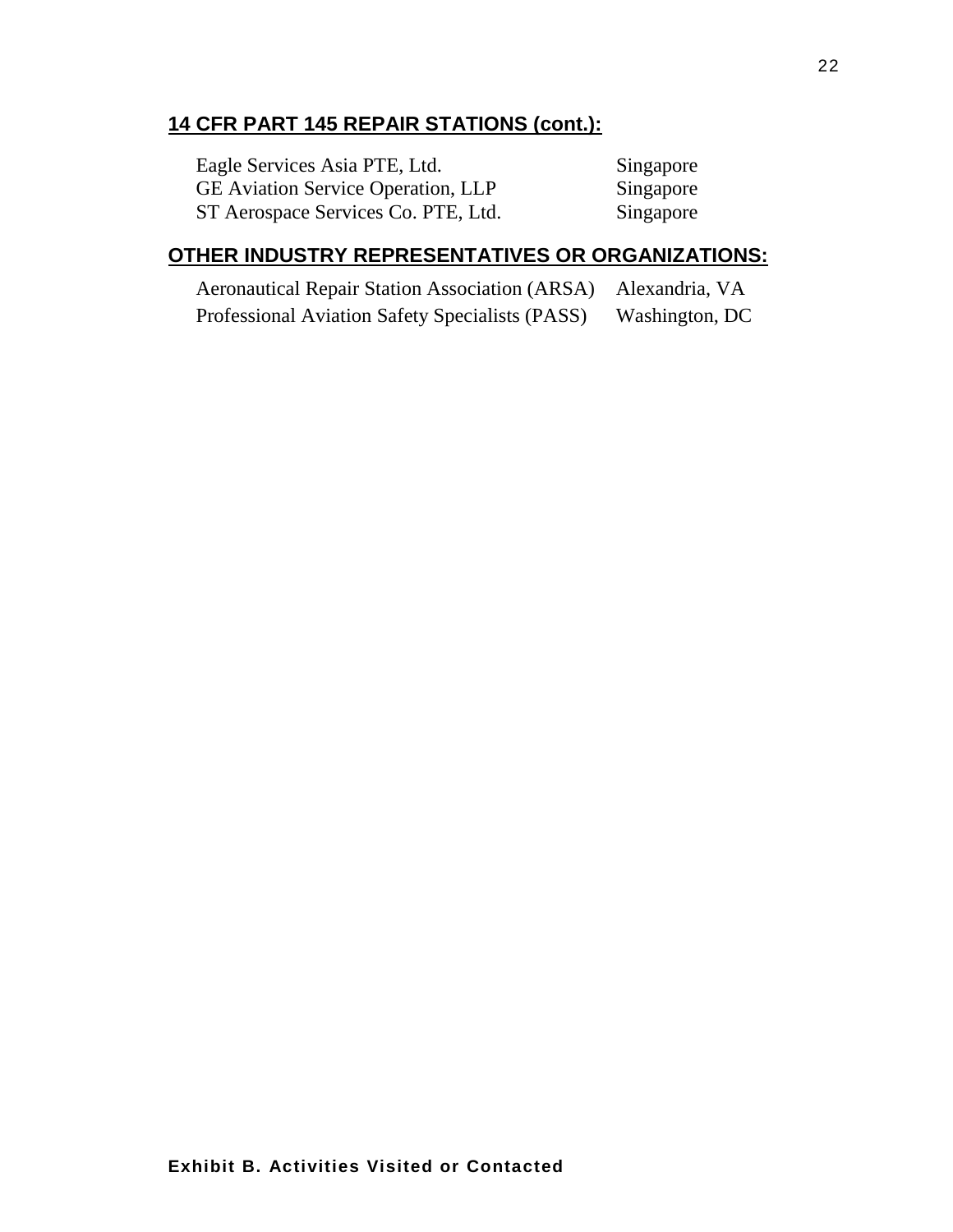

# **EXHIBIT C. FAA-CERTIFICATED REPAIR STATION LOCATIONS**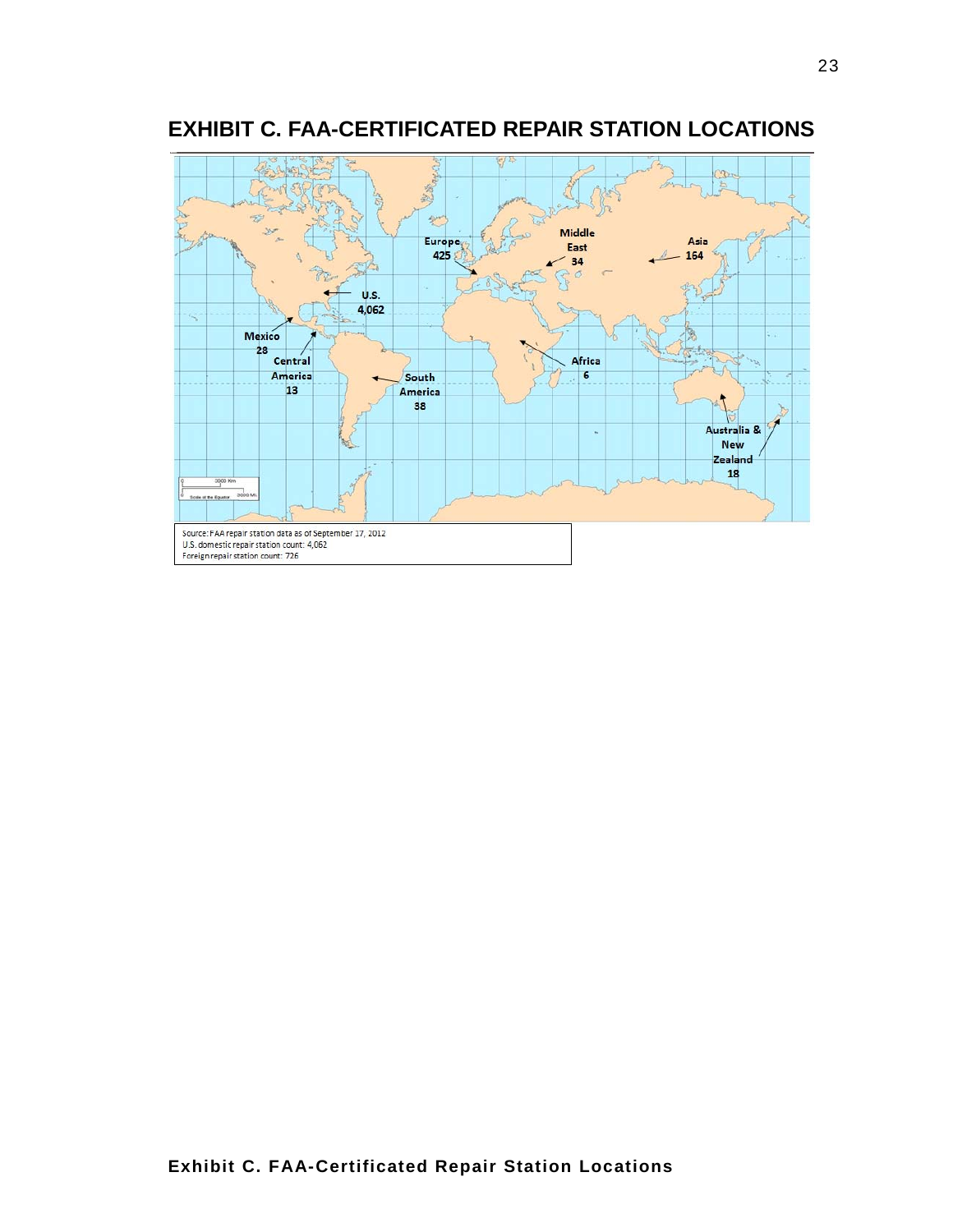# **EXHIBIT D. REPAIR STATION ASSESSMENT TOOL (RSAT)**

|      | <b>Overall Risk</b><br><b>Assessment Score</b>                |  |         |                                                           |                                          |              |                   |              |              |                                   |                                      |                          |         |                |              |              |                  |  |
|------|---------------------------------------------------------------|--|---------|-----------------------------------------------------------|------------------------------------------|--------------|-------------------|--------------|--------------|-----------------------------------|--------------------------------------|--------------------------|---------|----------------|--------------|--------------|------------------|--|
|      |                                                               |  |         | Repair Station Assessment Tool (RSAT) - Worksheet Listing |                                          |              |                   |              |              |                                   | Absence of a<br>number in<br>the RMP |                          |         |                |              |              |                  |  |
|      |                                                               |  |         |                                                           |                                          |              | FY 2012           |              |              |                                   | column<br>means no                   |                          |         |                | FY 2013      |              |                  |  |
|      | <b>Specialty A</b>                                            |  |         |                                                           | 5650<br>8 Overall RSAT                   |              |                   |              |              | Risk<br>Management<br>Process was |                                      | <b>Overall RSAT</b><br>8 |         |                |              |              |                  |  |
|      |                                                               |  |         |                                                           |                                          | FY 2012      |                   |              |              |                                   | performed                            |                          | FY 2013 |                |              |              |                  |  |
| Act  | <b>Element Description</b>                                    |  |         |                                                           | Insp SSA Plan Comp<br>No. of inspections | $1-2$        | $3 - 5$           | $6 - 7$      | $8 - 9$      | 10                                | <b>RMP</b>                           | NPG-<br>R                | SSA R   |                | Þ            |              | <b>Total RMP</b> |  |
| 5601 | Parts and Materials                                           |  | 8       | 1                                                         | planned/completed                        | 0            | $\bf{0}$          | 0            | $\mathbf{1}$ | 0                                 | $\theta$                             | $\mathbf{0}$             | 8       | $\mathbf{0}$   | 1            | 1            | Ν                |  |
| 5604 | Certificate Requirements                                      |  | 8       | 1                                                         | 1                                        | $\mathbf{0}$ | $\mathbf{0}$      | $\theta$     | $\mathbf{1}$ | 0                                 | $\theta$                             | $\mathbf{0}$             | 8       | $\mathbf{0}$   | 1            | $\mathbf{1}$ | Ν                |  |
| 5605 | Records Systems                                               |  | 8       | $\mathbf{1}$                                              | 1                                        | $\mathbf{0}$ | $\mathsf{\Omega}$ | $\theta$     | $\mathbf{1}$ | $\mathbf{v}$                      | $\theta$                             | $\mathbf{v}$             | 8       | $\theta$       | $\mathbf{1}$ | 1            | N                |  |
| 5606 | Work away from station                                        |  | N/A     | $\vert$ 1                                                 | $\mathbf{1}$                             | 0            | $\mathbf{0}$      | 0            | $\,1\,$      | $\mathbf{0}$                      | $\theta$                             | $\mathbf{1}$             | N/A     | $\overline{0}$ | 0            | $\mathbf{1}$ | Ν                |  |
| 5607 | Contract Maintenance -<br>Non-certificated Repair<br>Facility |  | $N/A$ 1 |                                                           | $\mathbf{1}$                             | $\mathbf{0}$ | $\mathbf{0}$      | $\theta$     | $\mathbf{1}$ | $\mathbf{v}$                      | $\theta$                             | 1                        | N/A     | $\theta$       | $\mathbf{0}$ | $\mathbf{1}$ | N                |  |
| 5608 | Quality control                                               |  | 8       | 1                                                         | 1                                        | $\mathbf{0}$ | $\theta$          | $\theta$     | $\mathbf{1}$ | $\theta$                          | $\theta$                             | 1                        | 8       | $\theta$       | 0            | $\mathbf{1}$ | N                |  |
| 5618 | Air Carrier requirements                                      |  | N/A     | $\mathbf{1}$                                              | 1                                        | $\mathbf{0}$ | $\mathbf{0}$      | $\mathbf{0}$ | $\mathbf{1}$ | $\mathbf{0}$                      | $\theta$                             | 1                        | N/A     | $\mathbf{0}$   | 0            | $\mathbf{1}$ | Ν                |  |
| 5654 | Maintenance Process                                           |  | 8       | 1                                                         | 1                                        | $\mathbf{0}$ | $\mathbf{0}$      | $\mathbf{0}$ | $\mathbf{1}$ | $\mathbf{0}$                      | $\theta$                             | 1                        | 8       | $\mathbf{0}$   | 0            | $\mathbf{1}$ | N                |  |
| 5656 | Technical data                                                |  | 8       | 1                                                         | $\mathbf{1}$                             | $\mathbf{0}$ | $\mathbf{0}$      | 0            | $\mathbf{1}$ | $\mathbf{0}$                      | $\mathbf{0}$                         | 1                        | 8       | $\theta$       | 0            | 1            | N                |  |
| 5657 | Housing and Facilities                                        |  | 8       | 1                                                         | $\mathbf{1}$                             | $\mathbf{0}$ | $\mathbf{0}$      | $\theta$     | $\mathbf{1}$ | $\mathbf{0}$                      | $\theta$                             | $\mathbf{0}$             | 8       | $\mathbf{0}$   | 1            | $\mathbf{1}$ | N                |  |
| 5658 | Tools and equipment                                           |  | 8       | 1                                                         | 1                                        | $\mathbf{0}$ | $\mathbf{0}$      | 0            | $\mathbf{1}$ | $\theta$                          | $\theta$                             | 0                        | 8       | $\mathbf{0}$   | 1            | $\mathbf{1}$ | Ν                |  |
| 5659 | Personnel record                                              |  | 7       | 1                                                         | $\mathbf{1}$                             | 0            | $\mathbf{0}$      | $\mathbf{0}$ | $\mathbf{1}$ | $\mathbf{0}$                      | $\mathbf{0}$                         | 0                        | 7       | $\mathbf{0}$   | ı            | 1            | N                |  |
| 5660 | Manuals                                                       |  | 7       | 1                                                         | 1                                        | 0            | 0                 | 0            | $\mathbf{1}$ | 0                                 | $\mathbf{0}$                         | 0                        | 7       | $\mathbf{0}$   | $\mathbf{1}$ | $\mathbf{1}$ | Ν                |  |
| 5661 | Training                                                      |  | 7       | $\mathbf{1}$                                              | $\mathbf{1}$                             | 0            | $\bf{0}$          | 0            | $\mathbf{1}$ | 0                                 | $\mathbf{0}$                         | $\mathbf{1}$             | 7       | $\mathbf{0}$   | 0            | $\mathbf{1}$ | N                |  |
| 5663 | Contract Maintenance -<br>Certificated Repair<br>Facility     |  | N/A     | $\mathbf{1}$                                              | $\mathbf{1}$                             | $\mathbf{0}$ | $\mathbf{0}$      | $\theta$     | $\mathbf{1}$ | $\mathbf{0}$                      | $\theta$                             | $\mathbf{1}$             | N/A     | $\theta$       | 0            | $\mathbf{1}$ | Ν                |  |
| 5669 | Domestic EASA Oversight<br>Audit                              |  | $N/A$ 1 |                                                           | 1                                        | 0            | 0                 | 0            | $\bf{0}$     | 0                                 | $\theta$                             | 1                        | N/A     | $\overline{0}$ | 0            | 1            | Ν                |  |

⇧

Inspection element risk scores: 1 - 10 The number in each scoring range indicates that 1 inspection was completed

For Official Use Only / Public availability to be determined under 5 U.S.C. 552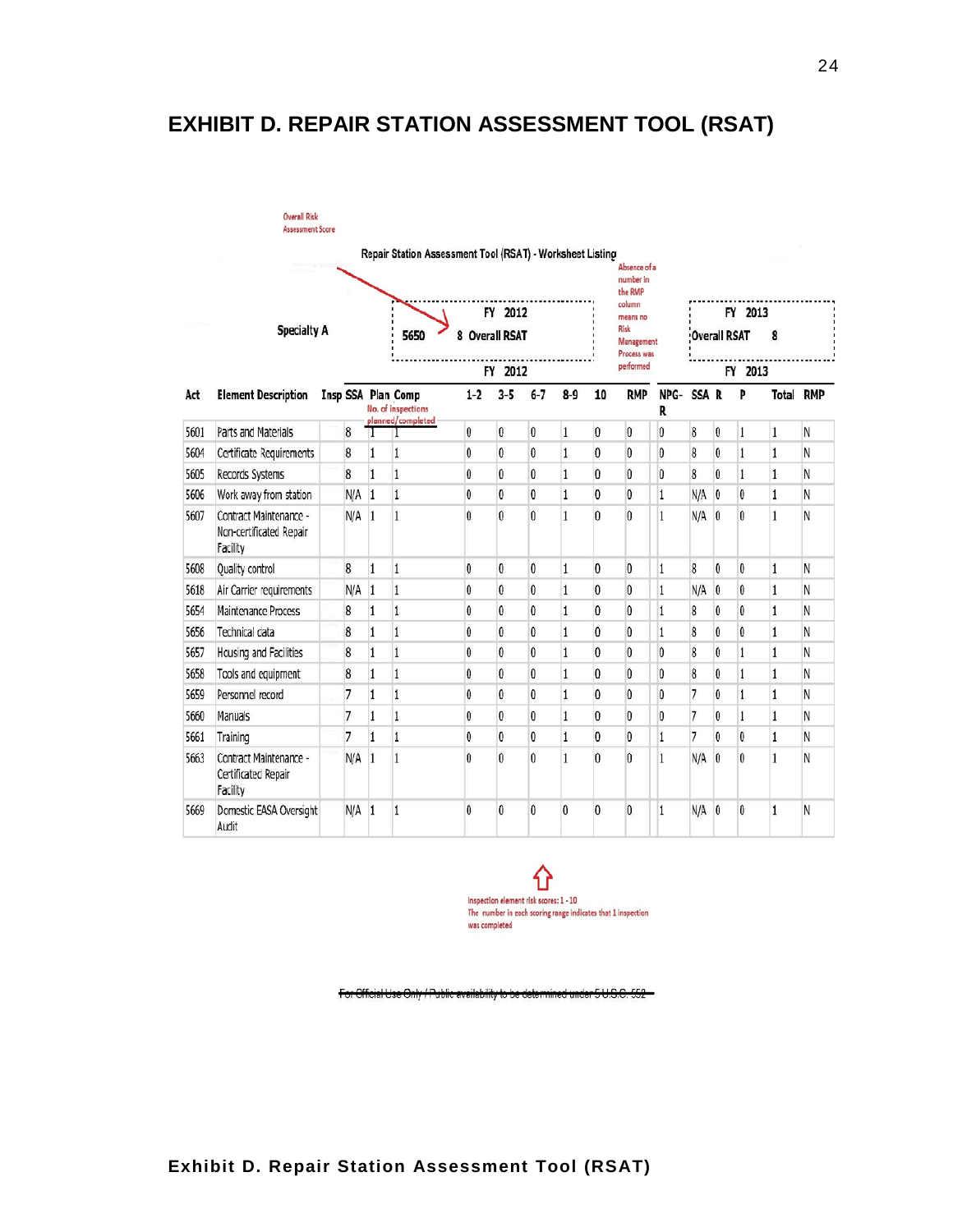| <b>Name</b>               | <b>Title</b>           |
|---------------------------|------------------------|
| <b>Tina Nysted</b>        | Program Director       |
| Kevin George              | <b>Project Manager</b> |
| Anne Longtin              | <b>Senior Analyst</b>  |
| Taniesha Willis           | Senior Analyst         |
| <b>Nathaniel Caldwell</b> | Auditor                |
| <b>Manuel Ramos</b>       | Auditor                |
| <b>Audre Azuolas</b>      | Writer/Editor          |
| Petra Swartzlander        | Senior Statistician    |
| Megha Joshipura           | Statistician           |
|                           |                        |

**EXHIBIT E. MAJOR CONTRIBUTORS TO THIS REPORT**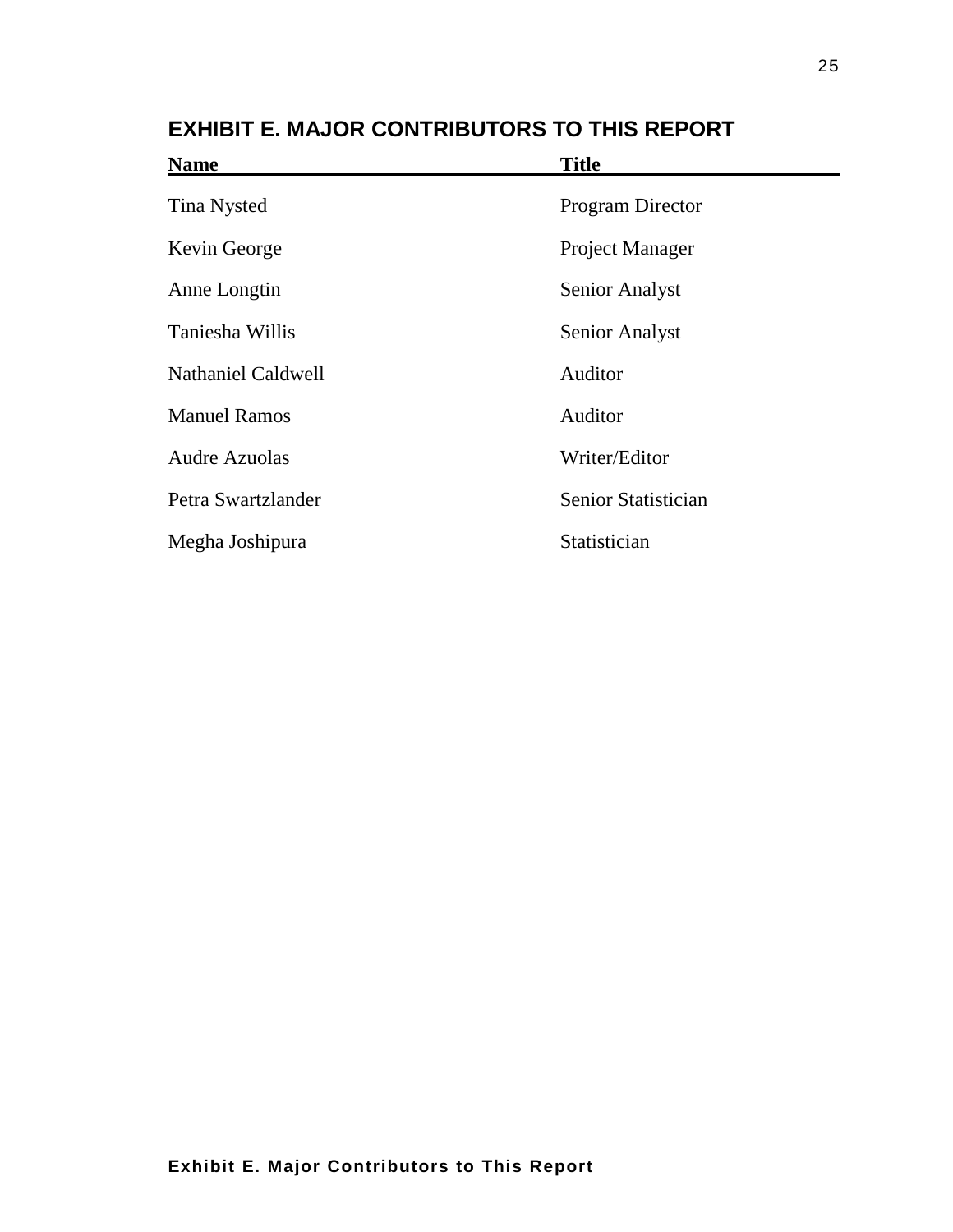

# Federal Aviation Administration

# **Memorandum**

| Date:    | April 4, 2013                                                                                                                                                                |
|----------|------------------------------------------------------------------------------------------------------------------------------------------------------------------------------|
| To:      | Jeffrey B. Guzzetti, Director, Assistant Inspector General for Aviation and Special<br>Program Audits<br>H. Clayton Foushee, Director, Office of Audit and Evaluation, AAE-1 |
| From:    |                                                                                                                                                                              |
| Subject: | Federal Aviation Administration (FAA) Response to Department of Transportation<br>Office of Inspector General (DOT OIG) Draft Report: Repair Station Oversight               |

The FAA has a rigorous, risk-based system of oversight for repair stations and is taking action to rectify performance gaps that contributed to the issues identified in the OIG draft report. Specifically, the agency is increasing its management focus upon ensuring that Aviation Safety Inspectors (ASIs) make full and correct use of current guidance and oversight tools. In the near term, the agency will improve inspector training and policy guidance in order to provide more comprehensive and standardized procedures for conducting inspections and reporting inspection findings. Over the longer term, FAA is also working to improve the capabilities and performance of the risk-based analytical tools available to inspectors. These enhancements will result in more consistent inspection practices that will improve the detection of systemic deficiencies and increase the effectiveness of repair station safety oversight.

### **RECOMMENDATIONS AND RESPONSES**

**Recommendation 1:** Modify its oversight system so that all inspection elements are considered in inspector risk assessments of repair stations.

#### **FAA Response**:

Concur. Since 2007, the FAA has used the Repair Station Assessment Tool (RSAT) as part of its enhanced repair station oversight program. RSAT is comprised of policies and procedures and a supporting automation tool, which enable the FAA to employ system safety methodology and to review past findings to plan and aid risk-based oversight. The current RSAT allows the inspector to review annually the elements contained in a "main base" inspection. The elements are as follows:

- 1. Parts and Materials;
- 2. Certificate Requirements;
- 3. Records Systems;
- 4. Housing and Facilities;

### **Appendix. Agency Comments**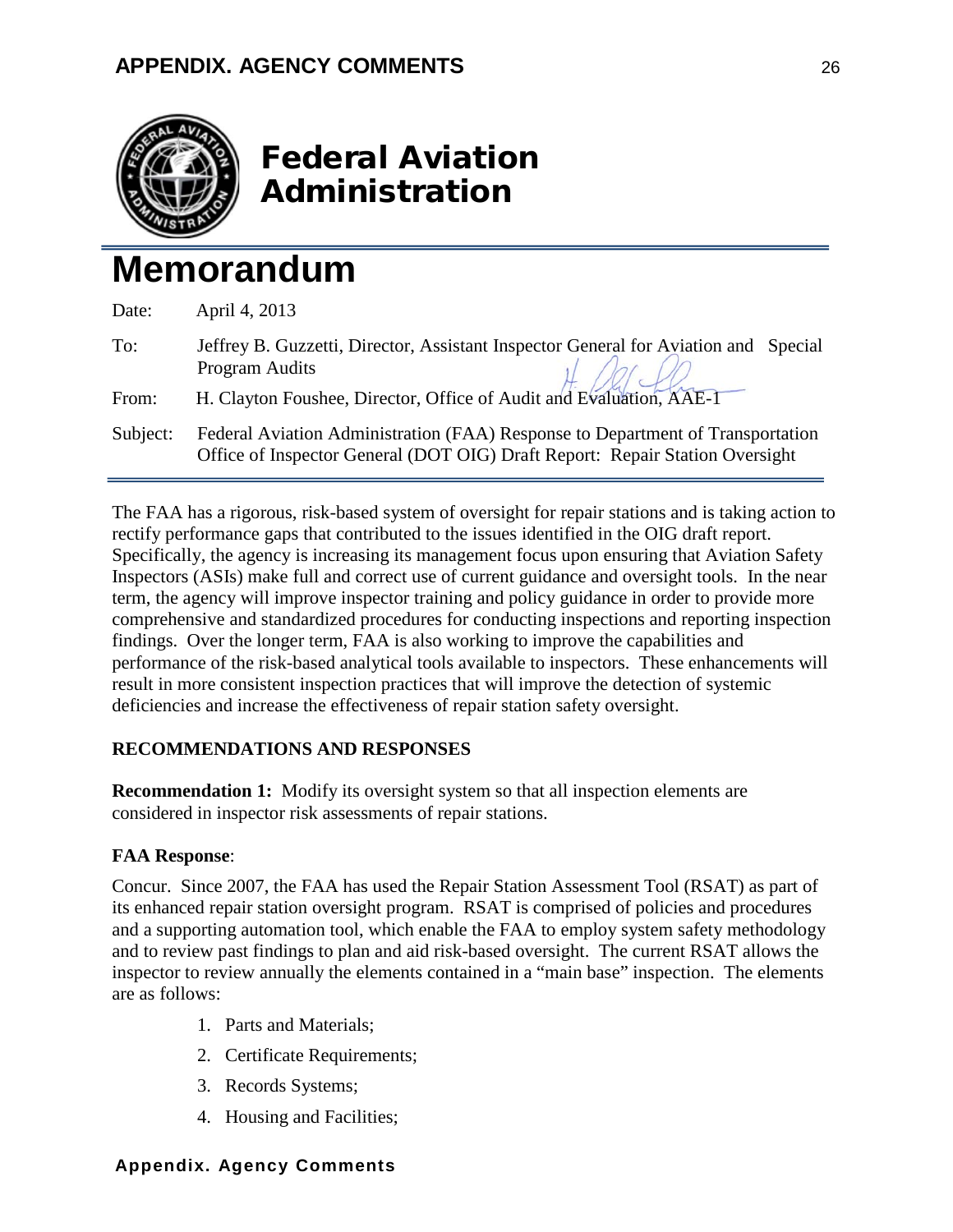- 5. Tools and Equipment;
- 6. Personnel Records;
- 7. Manuals;
- 8. Quality Control;
- 9. Maintenance Process;
- 10. Technical Data;
- 11. Training;
- 12. Work Away from Station;
- 13. Contract Maintenance Noncertificated;
- 14. Contract Maintenance Certificated;
- 15. Air Carrier and Air Operator Requirements; and
- 16. European Aviation Safety Agency (EASA) Oversight Audit.

The first seven elements of the inspection above are basic to the repair station and include standard quality control elements. For these reasons, the FAA has made the decision to automatically generate required inspection of the first seven elements if they have not received an inspection in the previous 2 years. Elements 8 through 11 are required inspection items and are not based upon the repair stations' capabilities. Elements 12 through 16 are based upon the repair stations capabilities.

As evidenced by the OIG's findings, some inspectors would benefit from additional training on the RSAT. Accordingly, the FAA will conduct recurrent training/workshops to improve the use of the RSAT as it was intended. This will be completed by December 31, 2013.

Based upon our past field experience with RSAT and the recommendations from OIG, the FAA will also modify its oversight system. The FAA is developing the next generation of surveillance and analytical tools called the Safety Assurance System (SAS). SAS applies to both air carriers and repair station certificate holders. SAS information sharing features, which include automated data collection tools, will give ASIs a more comprehensive picture of the certificate holder's risk environment. As a result, SAS will improve the ASI's ability to prioritize and develop a risk-based oversight work program. SAS will further enhance the FAA's ability to assess the health of repair station systems and ensure that risk is identified, documented, tracked, and effectively managed.

In July 2012, the FAA provided a briefing on the development and implementation of SAS to the OIG and demonstrated how the new system will address the recommendations in the draft audit report SAS deployment is scheduled to begin in Fiscal Year (FY) 2015.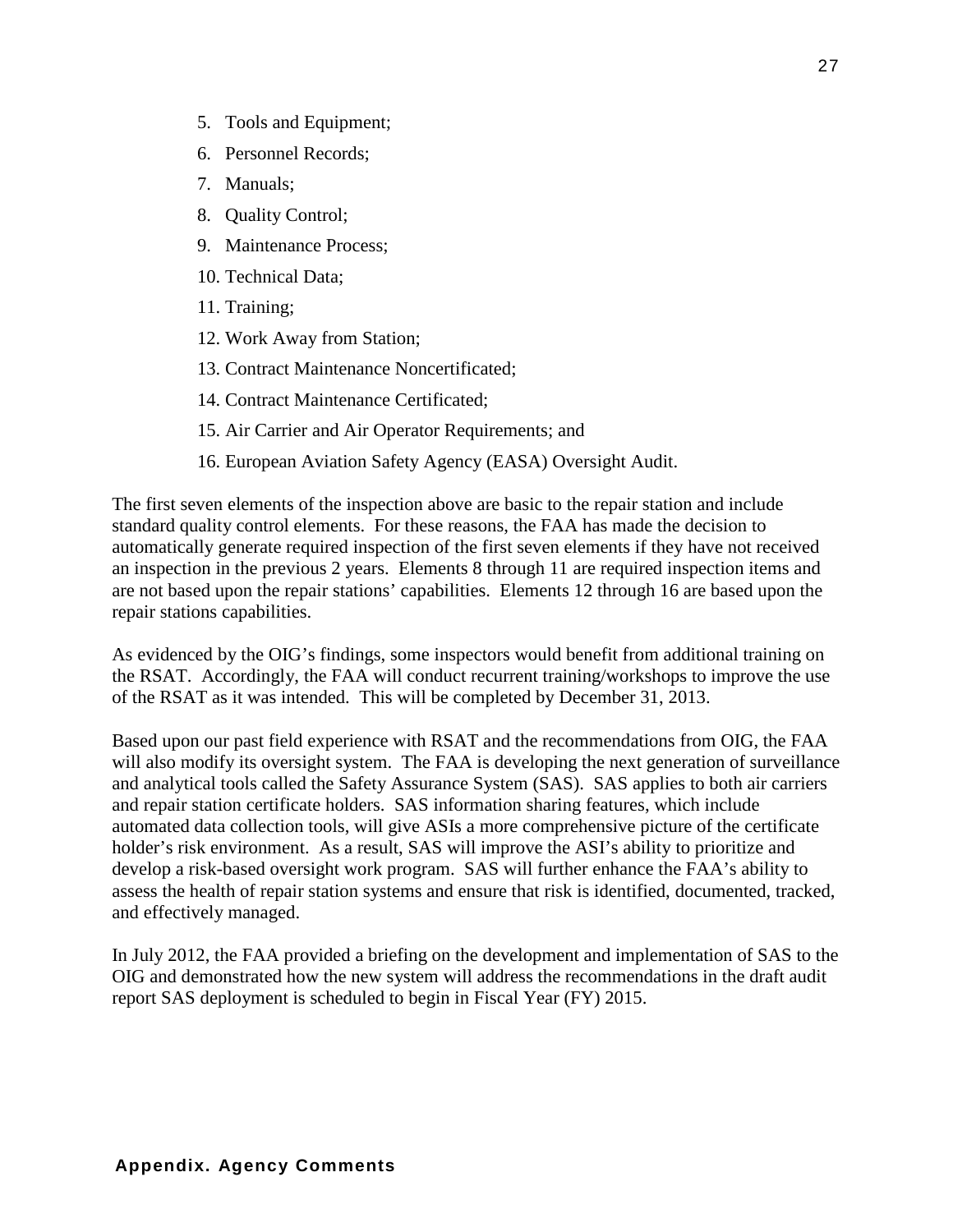**Recommendation 2:** Implement a risk-based system suitable for oversight of foreign repair stations.

**FAA Response**: Concur. RSAT is the FAA's current repair station risk-based oversight program for all repair stations, both within the U.S. and outside the U.S. In the near term, FAA is developing a training/workshop for all airworthiness inspectors and managers and to more completely convey the expectation that all International Field Offices are required to utilize the RSAT protocols. This will be accomplished by December 31, 2013. Once the briefings are complete, the FAA will amend current inspector guidance to reinforce the use of the RSAT tool and will publish updated guidance by March 28, 2014.

Over the longer term, FAA is developing SAS tools that will provide enhanced risk assessment capabilities for both U.S. and foreign repair stations when they come online.

**Recommendation 3:** Modify the risk assessment tool so that inspectors can document changes to their surveillance plans as soon as they are made.

**FAA Response**: Concur. Using RSAT now, an inspector is able to modify the surveillance plan. The results of the RSAT assessment may be used to add further required inspections and to include follow-up inspections in the annual program. The inspector is also able to cancel or terminate these inspections later in the year, if warranted.

The RSAT tool organizes and synthesizes information and provides it to an inspector in a manner that enables the inspector to plan surveillance. It is also a tool for the inspector to evaluate risk and incorporate the findings into an annual plan. Other factors, such as the National Work Program Guidelines, influence the surveillance plan. The program guidelines enumerate the minimum inspection requirements for each operator. A third factor may be changes in the repair station business, management or personnel. The minimum requirements, plus the risk indicators, allow an inspector to develop a surveillance plan. Currently, it can be modified by adding specific inspections to address risk indications or eliminate them if conditions no longer apply. Inspections can also be terminated if the repair station goes out of business or surrenders its certificate. The modifications are done at the local office level. The regional office monitors the minimum requirements for repair stations to ensure that each certificate holder receives one inspection per year in accordance with the NPG requirements.

During the recurrent training/workshop that is being developed for all airworthiness inspectors and their managers, the FAA will re-familiarize the inspectors and their managers with the RSAT's capabilities so that they may document changes to their surveillance plans as soon as they are made. The FAA plans on accomplishing the training/workshop by December 31, 2013, and once the briefings are complete the FAA will amend the guidance to reinforce the use of the RSAT by March 28, 2014.

Additionally, the FAA is developing SAS to allow inspectors the ability to change, and document changes to their surveillance plans at any time. SAS policy allows inspectors to change planned due dates of all assessments and provides guidance on how and when to do so. All plan changes and justifications for those changes are documented in the SAS program.

#### **Appendix. Agency Comments**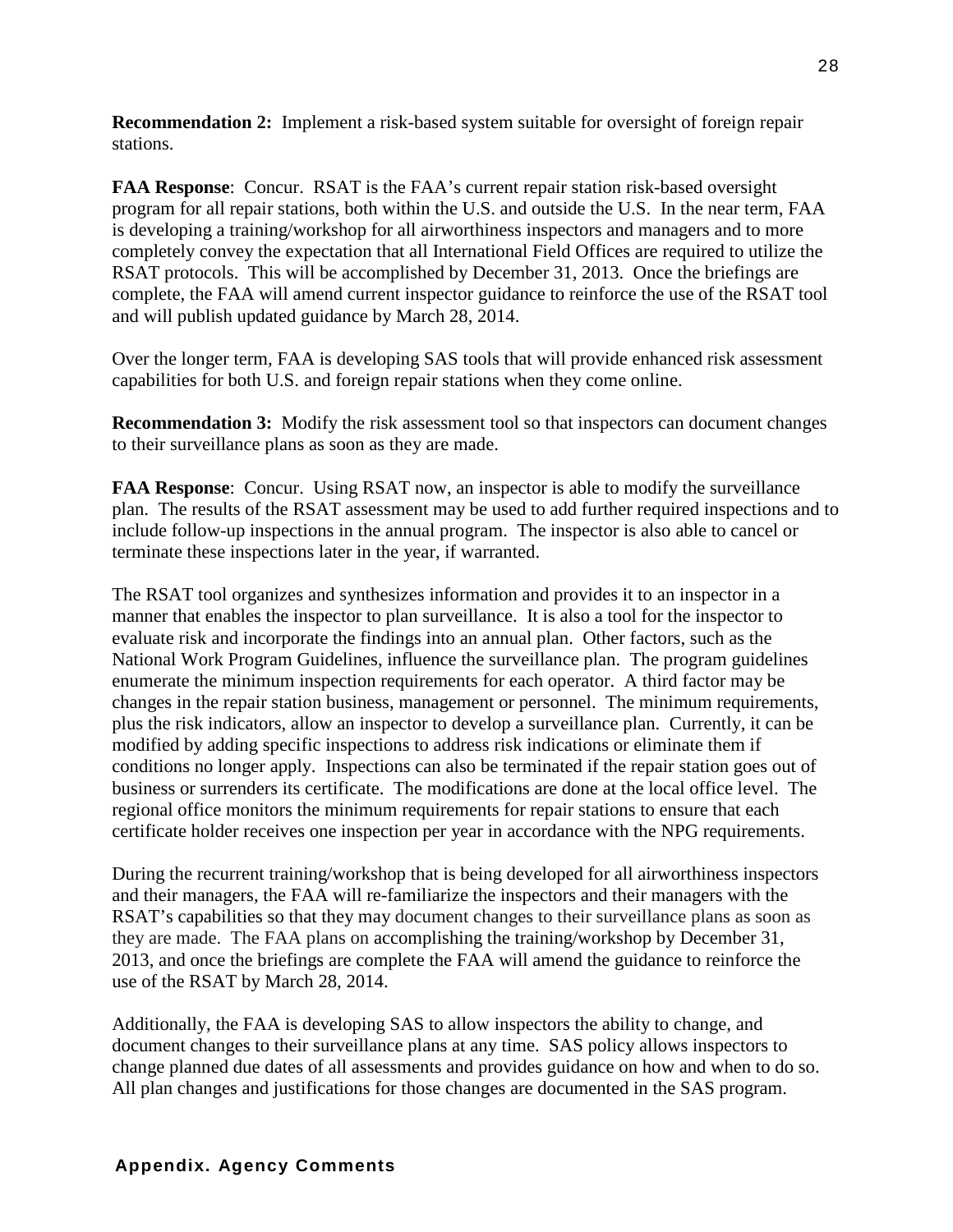**Recommendation 4:** Develop a control that will ensure inspectors prioritize inspections to those repair stations determined to have increased risk.

**FAA Response**: Concur. The FAA expects that the inspector workforce and local office managers will prioritize inspections of repair stations that show increased risk. Inspectors, supervisors and local office managers are expected to identify and respond to risk indicators and mitigate them through increased or targeted surveillance. If the risk indication is validated and the inspections show a regulatory violation, then the inspector will pursue enforcement action.

FAA's recurrent training/workshop will emphasize the responsibility to prioritize inspections to those repair stations determined to have increased risk. This will be accomplished by December 31, 2013.

In the long-term, FAA policy, supported by automation, will require automated triggers or parameters in SAS to ensure inspectors prioritize inspections for all repair stations showing increased risk. Management controls will exist within SAS to ensure that inspections and other resources are assigned to the highest risk areas first. Policy requires a second level review and final concurrence by a frontline manager of the overall inspection plan proposed by the inspector. In addition, policy requires inspectors to complete a risk assessment of the repair station using a list of risk indicators at least once per year. Results of that assessment must be documented in SAS automation and used by the inspector to prioritize repair station inspections. SAS will require adjustments to the oversight plan if the risk evaluation changes over time. If risk increases, surveillance will increase and if risk diminishes, surveillance may be reduced.

**Recommendation 5:** Enhance training to inspectors so that they understand the importance of using the available tools for assessing and trending risk.

**FAA Response:** Concur. During meetings with the OIG, the FAA provided records showing that inspectors had received training in the use of the RSAT and other tools for assessing and trending risk. However, the audit findings suggest, that inspectors either did not retain the information, or that the training did not provide adequate instructions in the use the tools. Therefore, the FAA is developing a recurrent training/workshop to be provided to the inspector workforce. The FAA, by December 31, 2013, will brief the Flight Standards Regional Division managers and maintain completion records to ensure that each inspector, assigned to 14 CFR, part 145 oversight, has received the recurrent training/workshop on the use of the RSAT and other available tools for assessing and trending risk.

As the FAA moves towards a Safety Management Systems (SMS) and begins its implementation, the FAA will again provide courses pertaining specifically to an inspector's job responsibilities. This includes the use of current assessment tools and instructions. These courses will be reviewed and may change with the implementation of SAS. They are:

- SMS Training; and
- SMS Theory and Application.

In addition to the courses listed above, the FAA is developing training to teach inspectors the new concepts and tools that will be found in SAS. The following courses will include

### **Appendix. Agency Comments**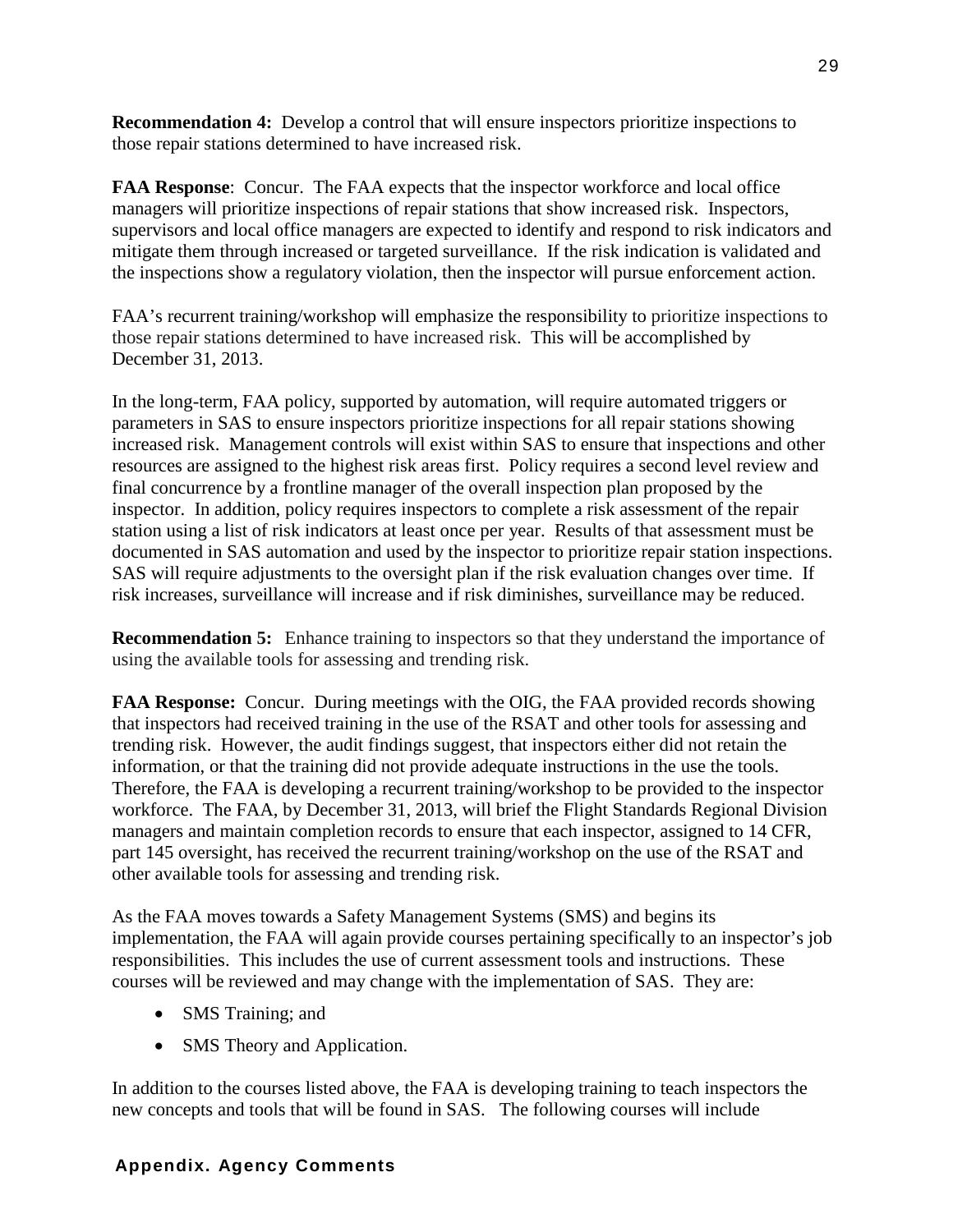instruction on available tools used for identifying and assessing risk:

- Introduction to SAS Provides fundamental knowledge of SAS concepts and tools;
- SAS for Inspectors and Field Office Management Will include specific lessons and exercises in the use of SAS tools used to assess and analyze risk;
- SAS for Repair Stations Located Outside of the United States Instruction on the unique oversight and data collection requirements for repair stations located outside the United States such as the use of custom data collection tools to enable inspectors to identify and assess risk;
- SAS Analysis, Assessment and Action Will provide specific instruction in the SAS tools used to analyze and assess inspection results and how to use those results to identify and assess risk, track corrective actions, and use the data to prioritize future inspections; and
- SAS for Managers Provides managers with an overview of all available risk assessment tools within SAS and management's roles and responsibilities in SAS.

Once these courses are available, they will assist inspectors in understanding the overall purpose of SAS and how to use the available tools most effectively. The FAA plans to have these training courses completed prior to SAS deployment, scheduled to being in FY 2015.

**Recommendation 6:** Develop the Repair Station Data Package and provide training to all inspectors on how to use it.

**FAA Response:** Concur. At present, FAA inspectors have the capacity to produce a data package through the Safety Performance Analysis System (SPAS). SPAS is an automation system that provides inspectors with information to organize and support their inspection activities and planning. However, to accomplish this, inspectors must go to more than one location within the SPAS to obtain requisite information. Therefore, during the recurrent training/workshop that is being developed for all airworthiness inspectors and their managers, the FAA, by December 31, 2013, will include a section that shows how to obtain a data package to plan surveillance.

After this training/workshop, the FAA will revise guidance to include a clearer, step-by-step guide so that inspectors can obtain a data package. Additionally, the FAA will amend the training course to show how to develop a data package using the information currently available in SPAS and will revise FAA Order 8900.1 Volume 6, Chapter 13, *Repair Station Oversight Process* to define and use of data packages by March 28, 2014.

Also, when SAS is deployed in FY 2015, it will provide a repair station data package that directly supports the SAS oversight process. In addition, standard data reports will be available from the inspector's homepage in SAS. Training will be provided on how to analyze and assess available data in courses such as "SAS Analysis, Assessment and Action" and "SAS for Inspectors and Field Office Management."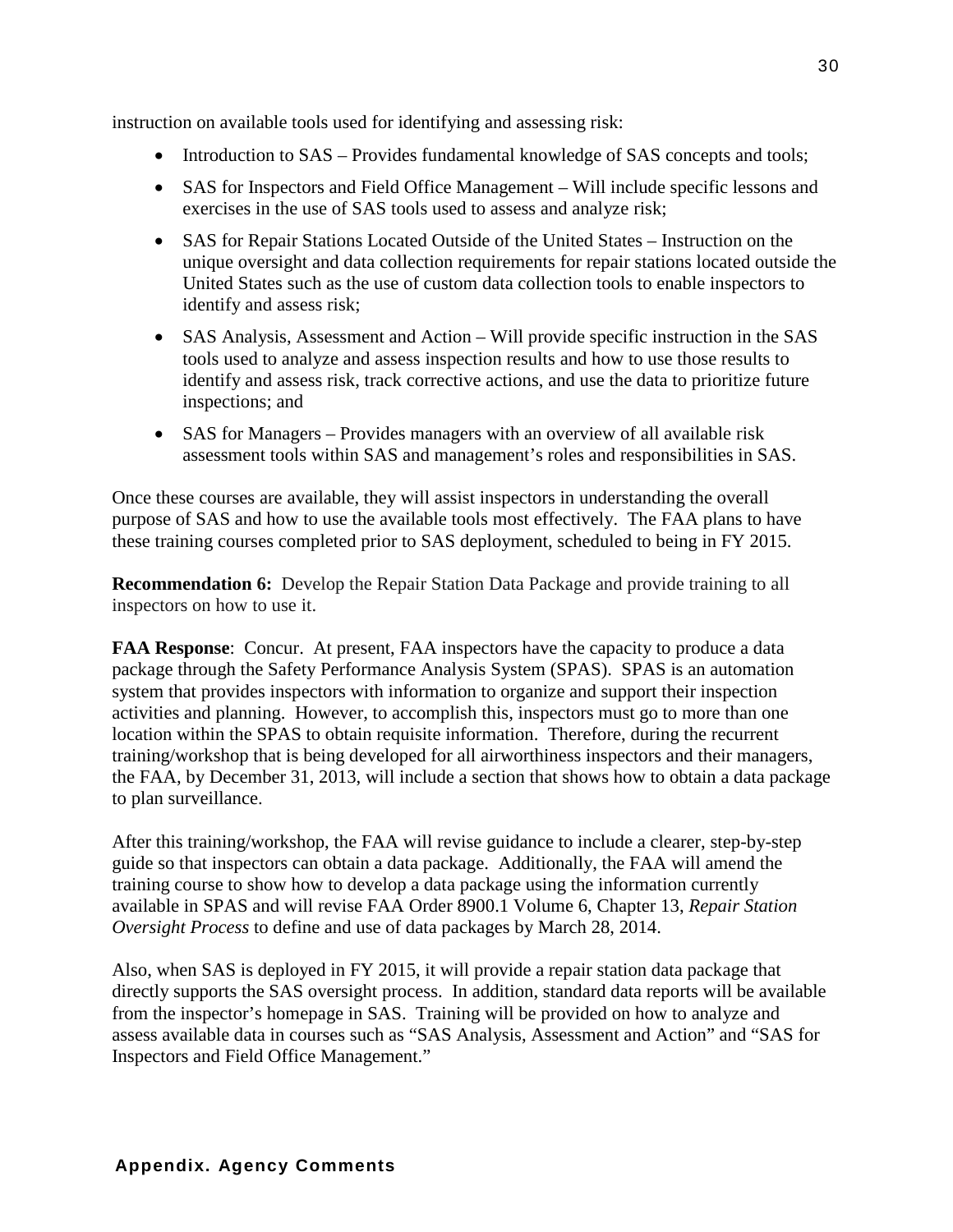**Recommendation 7:** Develop a standardized checklist that all inspectors can use to improve the consistency in the way they perform and report their inspection findings.

**FAA Response**: Concur. A standardized checklist is presently available in FAA Order 8900.1, Volume 6, Chapter 9, Section 2: *Team Focused In-depth Inspection of a Part 145 Repair Station*. The FAA will emphasize the importance of the checklist through the recurrent training/workshop being developed for all airworthiness inspectors and their managers by including the standardized checklist from the guidance mentioned above and will require that airworthiness inspectors use the checklist and ensure this occurs through oversight of the local offices. However, based on the recommendation, the FAA will work on a refinement of this checklist for the individual inspector and plan on completing this action by March 28, 2014.

The FAA is also actively developing a standard checklist (through data collection tools) that will allow individual inspectors to improve consistency in future assessments of repair stations. This standardized checklist is part of SAS deployment scheduled to begin in FY 2015.

**Recommendation 8:** Provide training for inspectors to improve their review and acceptance of repair station corrective plans.

**FAA Response:** Concur. During the recurrent training/workshop that is being developed for all airworthiness inspectors and their managers, the FAA will include a section on how to improve the review and acceptance of repair station corrective plans. This briefing will be accomplished by December 31, 2013.

Although the FAA has current training on this subject, the draft report results reveal that a revision is necessary. This revision will be added to the current FAA Course 21058: Certification and Surveillance of Repair Stations. To improve the inspectors' review and acceptance of repair station corrective plans, training in this subject area will be added to Lesson 11, Certificate Management and Surveillance. The FAA plans to complete the revision of this course by February 28, 2014.

Additionally, with the future deployment of SAS, SAS training will instruct inspectors to use SAS tools to verify whether corrective actions taken by a certificate holder properly address the issues found during design or performance assessments.

**Recommendation 9:** Develop guidance and training to inspectors on how to conduct comprehensive briefings to repair station officials on inspection findings.

**FAA Response**: Concur. During the recurrent training/workshop being developed for all airworthiness inspectors and their managers, a section on how to conduct comprehensive briefings to repair station officials on inspection findings will be included in the briefing. The FAA plans on accomplishing this by December 31, 2013.

Although the FAA has courses currently that provide information on conducting comprehensive briefings to repair station officials on inspection findings, the FAA will evaluate the courses to determine their efficacy by December 31, 2013. Additionally, the FAA will determine whether or not they should be made mandatory for all airworthiness inspectors. The following courses will be evaluated for these enhancements:

#### **Appendix. Agency Comments**